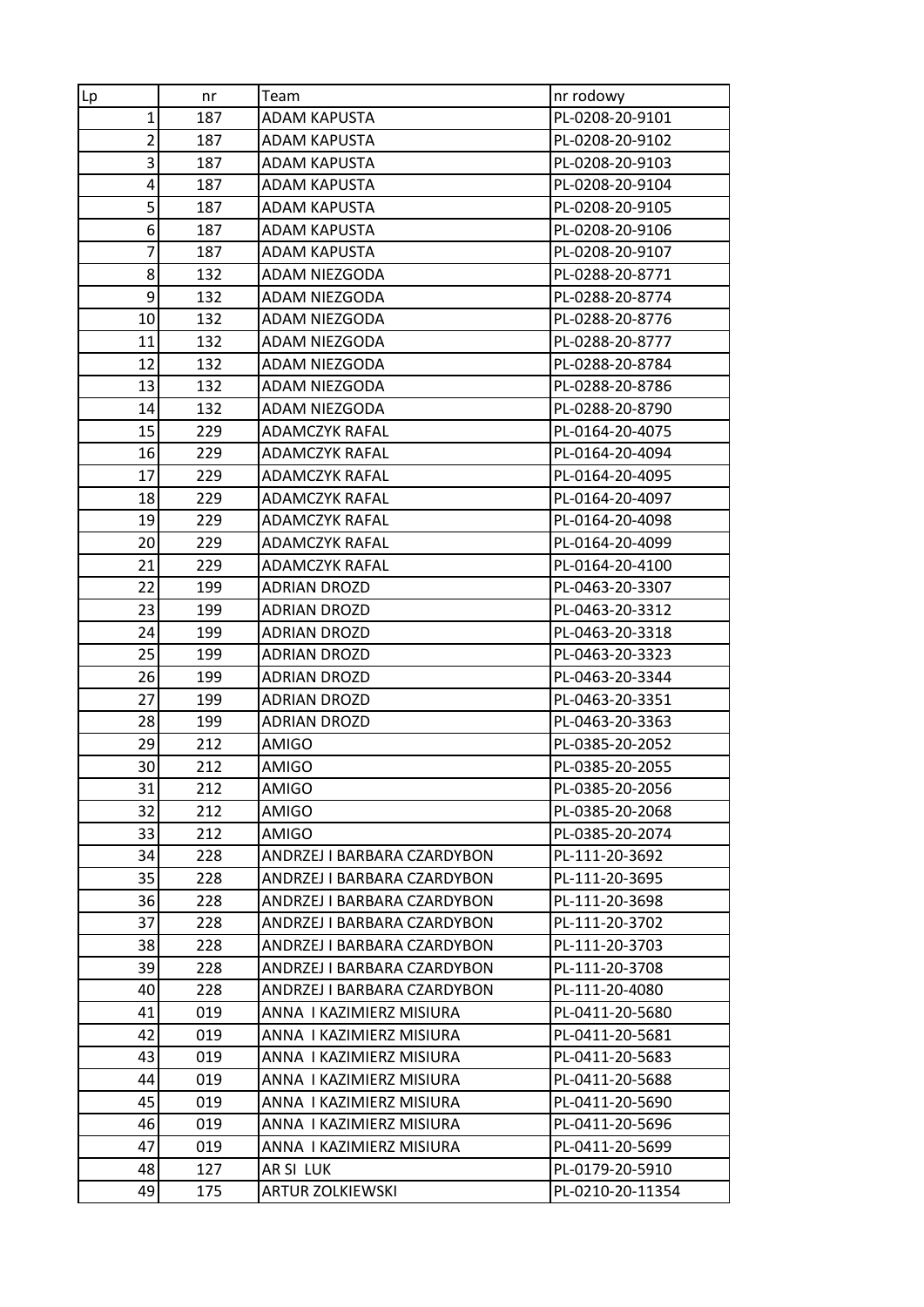| 50 | 175 | <b>ARTUR ZOLKIEWSKI</b>         | PL-0210-20-11358 |
|----|-----|---------------------------------|------------------|
| 51 | 175 | <b>ARTUR ZOLKIEWSKI</b>         | PL-0210-20-11361 |
| 52 | 175 | <b>ARTUR ZOLKIEWSKI</b>         | PL-0210-20-11367 |
| 53 | 175 | <b>ARTUR ZOLKIEWSKI</b>         | PL-0210-20-11369 |
| 54 | 175 | <b>ARTUR ZOLKIEWSKI</b>         | PL-0210-20-11373 |
| 55 | 175 | <b>ARTUR ZOLKIEWSKI</b>         | PL-0210-20-11379 |
| 56 | 189 | <b>BARTLOMIEJ LOEWE</b>         | PL-0152-20-61    |
| 57 | 189 | <b>BARTLOMIEJ LOEWE</b>         | PL-0152-20-62    |
| 58 | 189 | <b>BARTLOMIEJ LOEWE</b>         | PL-0152-20-64    |
| 59 | 189 | <b>BARTLOMIEJ LOEWE</b>         | PL-0152-20-67    |
| 60 | 189 | <b>BARTLOMIEJ LOEWE</b>         | PL-0152-20-68    |
| 61 | 189 | <b>BARTLOMIEJ LOEWE</b>         | PL-0152-20-70    |
| 62 | 189 | <b>BARTLOMIEJ LOEWE</b>         | PL-0152-20-73    |
| 63 | 086 | <b>BARTLOMIEJ WZIATEK</b>       | PL-0180-20-5609  |
| 64 | 086 | <b>BARTLOMIEJ WZIATEK</b>       | PL-0180-20-5611  |
| 65 | 086 | <b>BARTLOMIEJ WZIATEK</b>       | PL-0180-20-5614  |
| 66 | 086 | <b>BARTLOMIEJ WZIATEK</b>       | PL-0180-20-5615  |
| 67 | 086 | <b>BARTLOMIEJ WZIATEK</b>       | PL-0180-20-5635  |
| 68 | 086 | <b>BARTLOMIEJ WZIATEK</b>       | PL-0180-20-5642  |
| 69 | 086 | <b>BARTLOMIEJ WZIATEK</b>       | PL-0180-20-5646  |
| 70 | 058 | <b>BARTOSZ NAWROCKI</b>         | PL-0468-20-15609 |
| 71 | 058 | <b>BARTOSZ NAWROCKI</b>         | PL-0468-20-15619 |
| 72 | 058 | <b>BARTOSZ NAWROCKI</b>         | PL-0468-20-15628 |
| 73 | 058 | <b>BARTOSZ NAWROCKI</b>         | PL-0468-20-15633 |
| 74 | 058 | <b>BARTOSZ NAWROCKI</b>         | PL-0468-20-15636 |
| 75 | 058 | <b>BARTOSZ NAWROCKI</b>         | PL-0468-20-15657 |
| 76 | 058 | <b>BARTOSZ NAWROCKI</b>         | PL-0468-20-6440  |
| 77 | 206 | BIERNAT-KUSCH                   | DV-2522-20-384   |
| 78 | 206 | BIERNAT-KUSCH                   | DV-2522-20-400   |
| 79 | 206 | BIERNAT-KUSCH                   | DV-2522-20-412   |
| 80 | 206 | <b>BIERNAT-KUSCH</b>            | DV-2522-20-415   |
| 81 | 206 | BIERNAT-KUSCH                   | DV-2522-20-417   |
| 82 | 206 | BIERNAT-KUSCH                   | DV-2522-20-419   |
| 83 | 044 | <b>BRACIA GRYGLAS KACZYNSKI</b> | PL-010-20-4333   |
| 84 | 044 | <b>BRACIA GRYGLAS KACZYNSKI</b> | PL-010-20-4358   |
| 85 | 044 | <b>BRACIA GRYGLAS KACZYNSKI</b> | PL-010-20-4364   |
| 86 | 044 | <b>BRACIA GRYGLAS KACZYNSKI</b> | PL-010-20-4477   |
| 87 | 044 | <b>BRACIA GRYGLAS KACZYNSKI</b> | PL-010-20-4479   |
| 88 | 169 | <b>BRACIA KORALEWICZ</b>        | PL-0289-20-3754  |
| 89 | 169 | <b>BRACIA KORALEWICZ</b>        | PL-0289-20-3755  |
| 90 | 169 | <b>BRACIA KORALEWICZ</b>        | PL-0289-20-3761  |
| 91 | 169 | <b>BRACIA KORALEWICZ</b>        | PL-0289-20-3764  |
| 92 | 169 | <b>BRACIA KORALEWICZ</b>        | PL-0289-20-3827  |
| 93 | 169 | <b>BRACIA KORALEWICZ</b>        | PL-0289-20-3836  |
| 94 | 169 | <b>BRACIA KORALEWICZ</b>        | PL-0289-20-3837  |
| 95 | 153 | <b>BRACIA MIKOLAJCZYK</b>       | PL-0208-20-503   |
| 96 | 153 | <b>BRACIA MIKOLAJCZYK</b>       | PL-0208-20-504   |
| 97 | 153 | <b>BRACIA MIKOLAJCZYK</b>       | PL-0208-20-505   |
| 98 | 153 | <b>BRACIA MIKOLAJCZYK</b>       | PL-0208-20-506   |
| 99 | 153 | <b>BRACIA MIKOLAJCZYK</b>       | PL-0208-20-529   |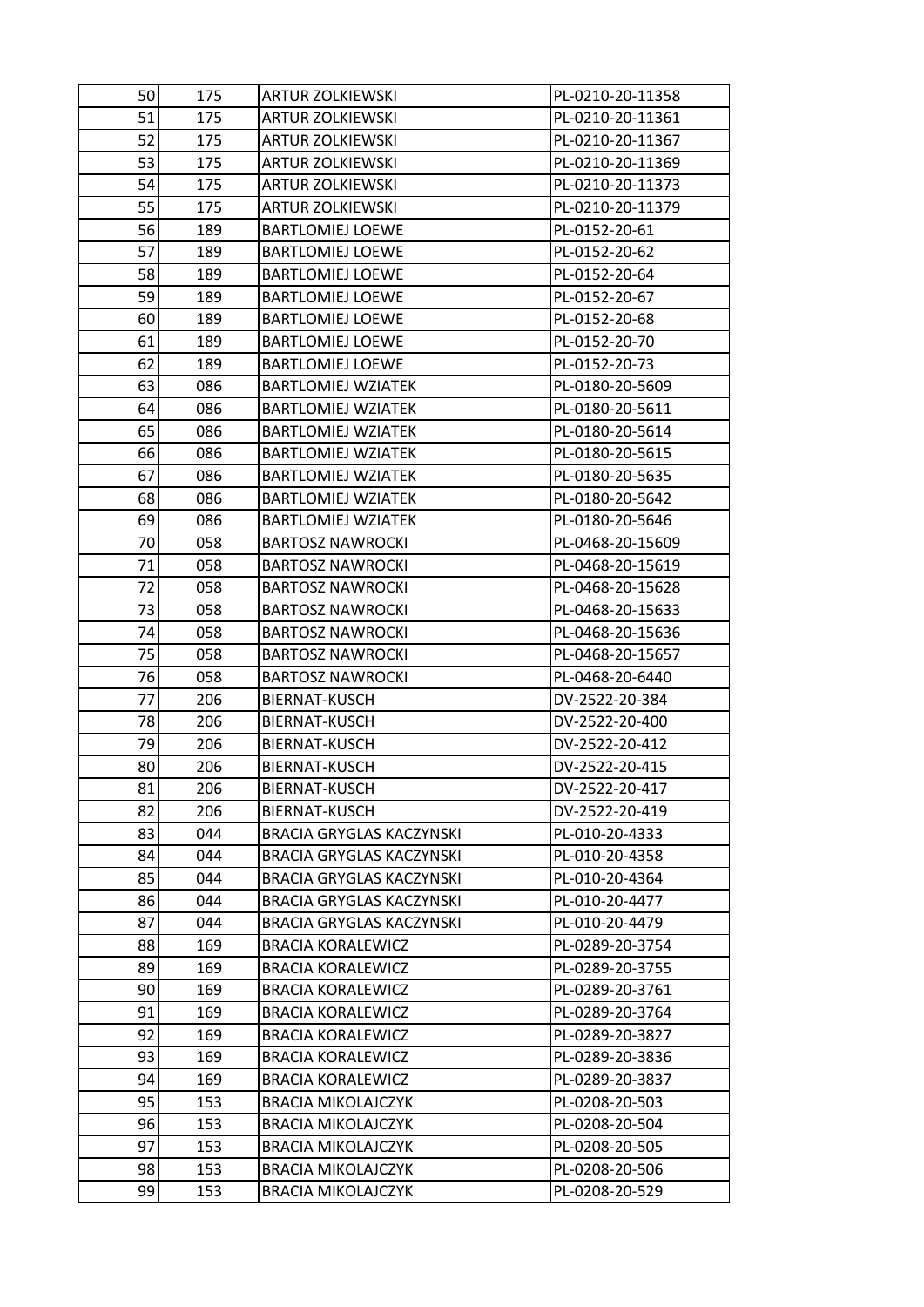| 100 | 153 | <b>BRACIA MIKOLAJCZYK</b>    | PL-0208-20-534   |
|-----|-----|------------------------------|------------------|
| 101 | 153 | <b>BRACIA MIKOLAJCZYK</b>    | PL-0208-20-535   |
| 102 | 018 | <b>BUSZKO JULIA</b>          | PL-0324-20-7325  |
| 103 | 018 | <b>BUSZKO JULIA</b>          | PL-0324-20-7335  |
| 104 | 018 | <b>BUSZKO JULIA</b>          | PL-0324-20-7338  |
| 105 | 018 | <b>BUSZKO JULIA</b>          | PL-0324-20-7345  |
| 106 | 018 | <b>BUSZKO JULIA</b>          | PL-0324-20-7347  |
| 107 | 018 | <b>BUSZKO JULIA</b>          | PL-0324-20-7356  |
| 108 | 018 | <b>BUSZKO JULIA</b>          | PL-0324-20-7374  |
| 109 | 017 | <b>BUSZKO MICHAL</b>         | PL-0324-20-7333  |
| 110 | 017 | <b>BUSZKO MICHAL</b>         | PL-0324-20-7341  |
| 111 | 017 | <b>BUSZKO MICHAL</b>         | PL-0324-20-7342  |
| 112 | 017 | <b>BUSZKO MICHAL</b>         | PL-0324-20-7368  |
| 113 | 017 | <b>BUSZKO MICHAL</b>         | PL-0324-20-7373  |
| 114 | 017 | <b>BUSZKO MICHAL</b>         | PL-0324-20-7378  |
| 115 | 017 | <b>BUSZKO MICHAL</b>         | PL-0324-20-7391  |
| 116 | 202 | CIENKUSZ STANISLAW&KAROL&JAN | PL-0468-20-9407  |
| 117 | 202 | CIENKUSZ STANISLAW&KAROL&JAN | PL-0468-20-9409  |
| 118 | 202 | CIENKUSZ STANISLAW&KAROL&JAN | PL-0468-20-9413  |
| 119 | 202 | CIENKUSZ STANISLAW&KAROL&JAN | PL-0468-20-9417  |
| 120 | 202 | CIENKUSZ STANISLAW&KAROL&JAN | PL-0468-20-9432  |
| 121 | 202 | CIENKUSZ STANISLAW&KAROL&JAN | PL-0468-20-9460  |
| 122 | 202 | CIENKUSZ STANISLAW&KAROL&JAN | PL-0468-20-9469  |
| 123 | 002 | CYFRA MATEUSZ I TOMEK        | PL0411-20-6171   |
| 124 | 002 | CYFRA MATEUSZ I TOMEK        | PL0411-20-6182   |
| 125 | 002 | <b>CYFRA MATEUSZ I TOMEK</b> | PL0411-20-6189   |
| 126 | 002 | <b>CYFRA MATEUSZ I TOMEK</b> | PL0411-20-6193   |
| 127 | 002 | <b>CYFRA MATEUSZ I TOMEK</b> | PL0411-20-6194   |
| 128 | 002 | CYFRA MATEUSZ I TOMEK        | PL0411-20-6883   |
| 129 | 002 | CYFRA MATEUSZ I TOMEK        | PL0411-20-7714   |
| 130 | 099 | CZAJKA DUBIEL                | PL-0311-20-8004  |
| 131 | 099 | <b>CZAJKA DUBIEL</b>         | PL-0311-20-8005  |
| 132 | 099 | CZAJKA DUBIEL                | PL-0311-20-8006  |
| 133 | 099 | <b>CZAJKA DUBIEL</b>         | PL-0311-20-8007  |
| 134 | 099 | CZAJKA DUBIEL                | PL-0311-20-8806  |
| 135 | 099 | <b>CZAJKA DUBIEL</b>         | PL-0311-20-8845  |
| 136 | 099 | <b>CZAJKA DUBIEL</b>         | PL-0311-20-8850  |
| 137 | 116 | <b>DAMIAN RUBINKOWSKI</b>    | PL-0184-20-10983 |
| 138 | 006 | DANILOWICZ MAREK             | PL-0215-20-11134 |
| 139 | 006 | DANILOWICZ MAREK             | PL-0215-20-11140 |
| 140 | 006 | DANILOWICZ MAREK             | PL-0215-20-11200 |
| 141 | 117 | DARIUSZ ZYBURA               | PL-0211-20-8701  |
| 142 | 117 | DARIUSZ ZYBURA               | PL-0211-20-8703  |
| 143 | 117 | DARIUSZ ZYBURA               | PL-0211-20-8704  |
| 144 | 117 | DARIUSZ ZYBURA               | PL-0211-20-8718  |
| 145 | 117 | DARIUSZ ZYBURA               | PL-0211-20-8724  |
| 146 | 117 | DARIUSZ ZYBURA               | PL-0211-20-8735  |
| 147 | 117 | DARIUSZ ZYBURA               | PL-0211-20-8737  |
| 148 | 174 | <b>DAWID DUDEK</b>           | PL-0388-20-2662  |
| 149 | 174 | DAWID DUDEK                  | PL-0388-20-2667  |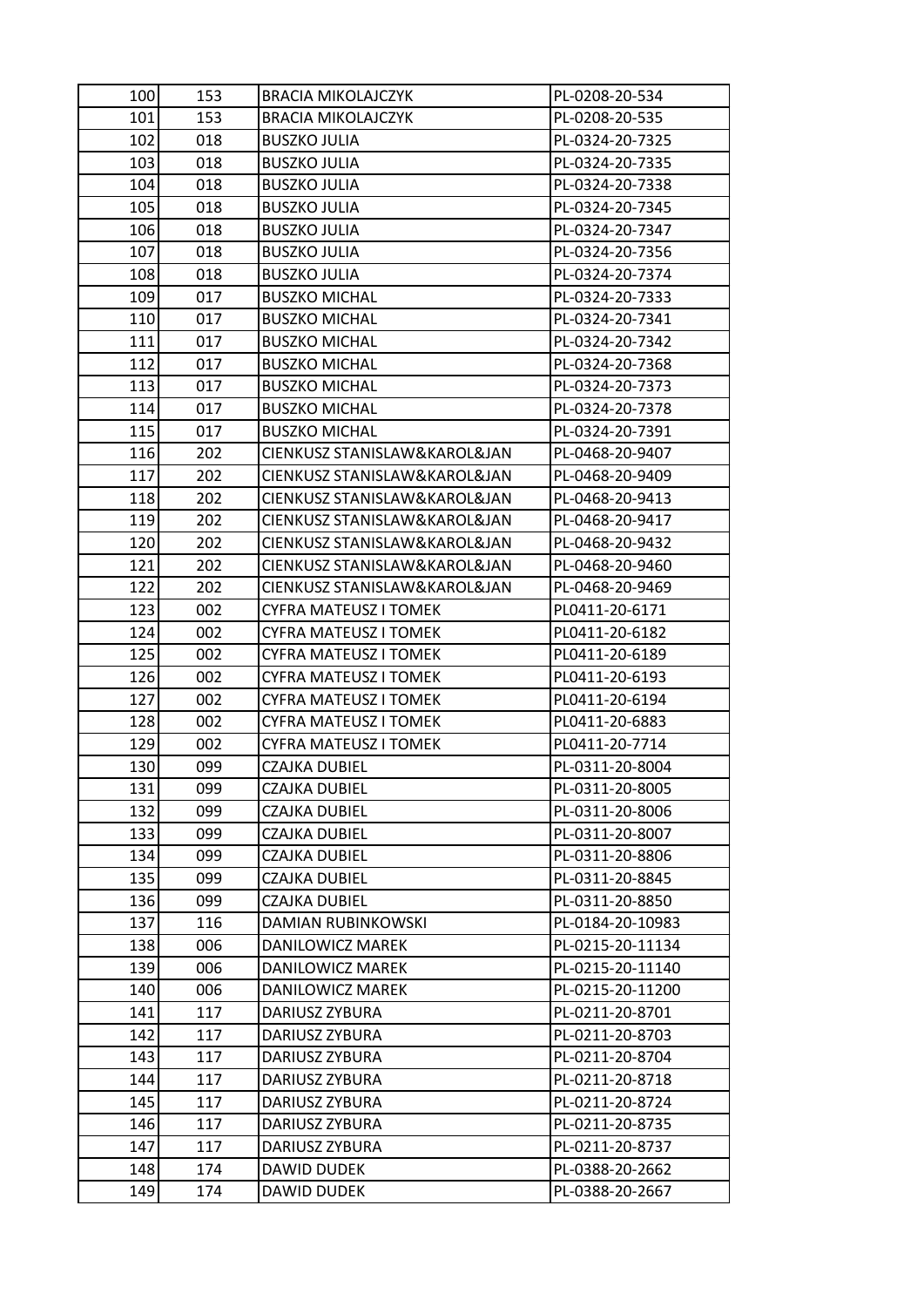| 150 | 174 | DAWID DUDEK               | PL-0388-20-2669  |
|-----|-----|---------------------------|------------------|
| 151 | 174 | DAWID DUDEK               | PL-0388-20-2671  |
| 152 | 174 | DAWID DUDEK               | PL-0388-20-2676  |
| 153 | 174 | <b>DAWID DUDEK</b>        | PL-0388-20-2679  |
| 154 | 174 | DAWID DUDEK               | PL-0388-20-2683  |
| 155 | 162 | <b>DOMINIK RAFAL</b>      | PL-0215-20-10405 |
| 156 | 162 | <b>DOMINIK RAFAL</b>      | PL-0215-20-10411 |
| 157 | 162 | <b>DOMINIK RAFAL</b>      | PL-0215-20-10413 |
| 158 | 162 | <b>DOMINIK RAFAL</b>      | PL-0215-20-10417 |
| 159 | 162 | <b>DOMINIK RAFAL</b>      | PL-0215-20-10421 |
| 160 | 162 | DOMINIK RAFAL             | PL-0215-20-10425 |
| 161 | 162 | <b>DOMINIK RAFAL</b>      | PL-0215-20-10438 |
| 162 | 051 | <b>DROMADERY I</b>        | PL-010-20-9225   |
| 163 | 051 | DROMADERY I               | PL-0385-20-2094  |
| 164 | 051 | DROMADERY I               | PL-0385-20-2099  |
| 165 | 051 | <b>DROMADERY I</b>        | PL-0414-20-15698 |
| 166 | 051 | DROMADERY I               | PL-0414-20-15700 |
| 167 | 051 | <b>DROMADERY I</b>        | PL-0414-20-15714 |
| 168 | 051 | DROMADERY I               | PL-0430-20-6435  |
| 169 | 176 | <b>DROMADERY II</b>       | PL-0430-20-6421  |
| 170 | 176 | <b>DROMADERY II</b>       | PL-0430-20-6422  |
| 171 | 176 | <b>DROMADERY II</b>       | PL-0430-20-6423  |
| 172 | 176 | <b>DROMADERY II</b>       | PL-0430-20-6426  |
| 173 | 176 | DROMADERY II              | PL-0430-20-6427  |
| 174 | 176 | <b>DROMADERY II</b>       | PL-0430-20-6432  |
| 175 | 176 | <b>DROMADERY II</b>       | PL-0430-20-6433  |
| 176 | 096 | DYJAK ADAM                | PL-0215-20-10601 |
| 177 | 096 | DYJAK ADAM                | PL-0215-20-10603 |
| 178 | 096 | DYJAK ADAM                | PL-0215-20-10615 |
| 179 | 034 | DZIERZAK KRZYSZTOF        | PL-0497-20-2220  |
| 180 | 034 | DZIERZAK KRZYSZTOF        | PL-0497-20-2222  |
| 181 | 034 | <b>DZIERZAK KRZYSZTOF</b> | PL-0497-20-2242  |
| 182 | 082 | EDWARD DEREWLANY          | PL-0248-20-372   |
| 183 | 082 | EDWARD DEREWLANY          | PL-0248-20-373   |
| 184 | 082 | EDWARD DEREWLANY          | PL-0248-20-376   |
| 185 | 082 | EDWARD DEREWLANY          | PL-0248-20-378   |
| 186 | 082 | EDWARD DEREWLANY          | PL-0248-20-379   |
| 187 | 082 | EDWARD DEREWLANY          | PL-0248-20-383   |
| 188 | 082 | <b>EDWARD DEREWLANY</b>   | PL-0248-20-384   |
| 189 | 208 | FILIP JARCZOK             | PL-047-20-3301   |
| 190 | 208 | FILIP JARCZOK             | PL-047-20-3303   |
| 191 | 208 | <b>FILIP JARCZOK</b>      | PL-047-20-3305   |
| 192 | 208 | <b>FILIP JARCZOK</b>      | PL-047-20-3309   |
| 193 | 208 | <b>FILIP JARCZOK</b>      | PL-047-20-3312   |
| 194 | 208 | <b>FILIP JARCZOK</b>      | PL-047-20-3313   |
| 195 | 208 | <b>FILIP JARCZOK</b>      | PL-047-20-3322   |
| 196 | 014 | <b>FLOREK RYSZARD</b>     | PL-0411-20-1210  |
| 197 | 014 | <b>FLOREK RYSZARD</b>     | PL-0411-20-1231  |
| 198 | 014 | <b>FLOREK RYSZARD</b>     | PL-0411-20-1237  |
| 199 | 014 | <b>FLOREK RYSZARD</b>     | PL-0411-20-1242  |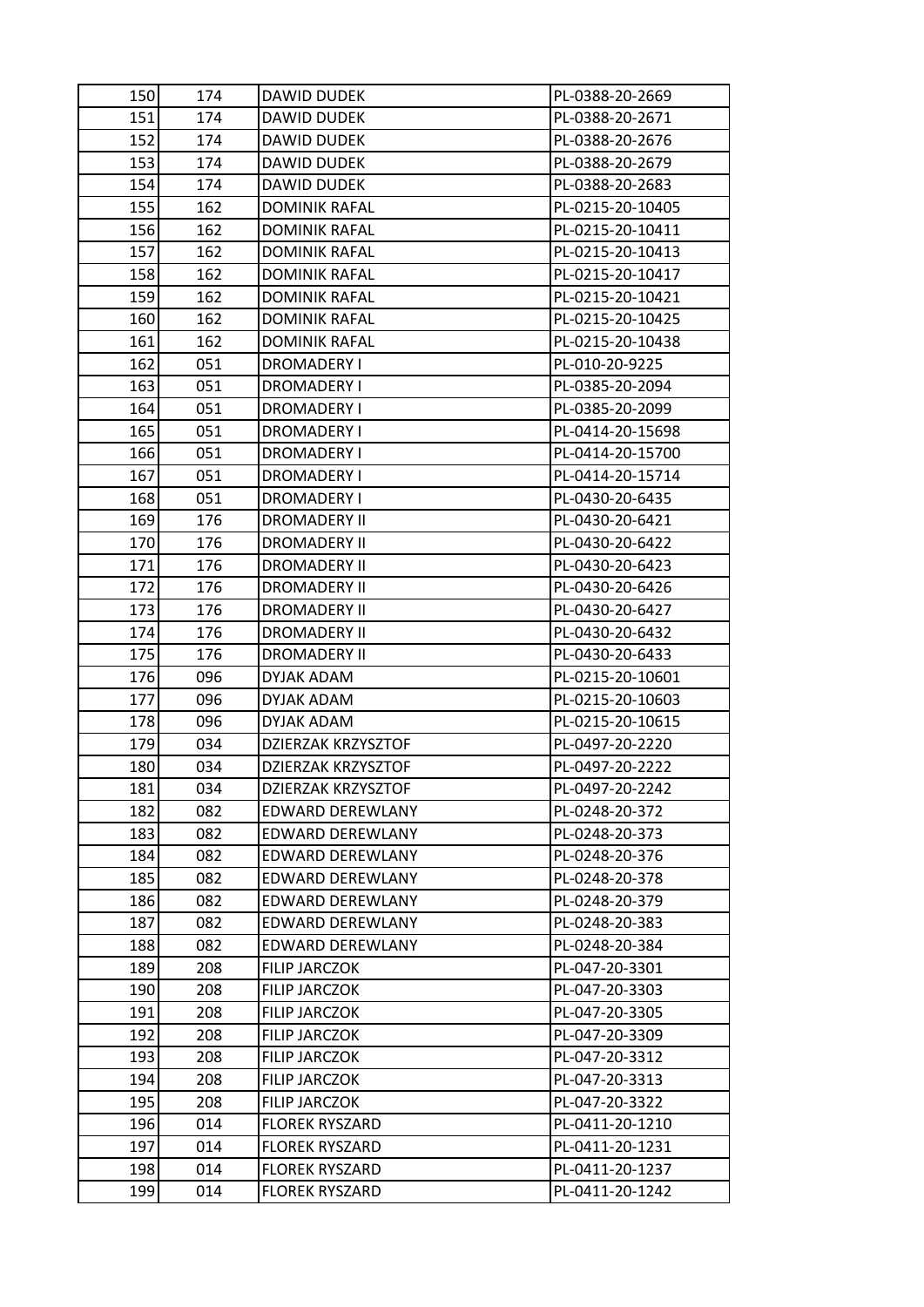| 200 | 014 | <b>FLOREK RYSZARD</b>     | PL-0411-20-1252 |
|-----|-----|---------------------------|-----------------|
| 201 | 014 | <b>FLOREK RYSZARD</b>     | PL-0411-20-1253 |
| 202 | 014 | <b>FLOREK RYSZARD</b>     | PL-0411-20-1275 |
| 203 | 009 | GARDYJAS NATALIA          | PL-0143-20-7008 |
| 204 | 009 | GARDYJAS NATALIA          | PL-0143-20-7015 |
| 205 | 009 | GARDYJAS NATALIA          | PL-0143-20-7107 |
| 206 | 009 | <b>GARDYJAS NATALIA</b>   | PL-0143-20-7109 |
| 207 | 009 | <b>GARDYJAS NATALIA</b>   | PL-0143-20-7112 |
| 208 | 009 | <b>GARDYJAS NATALIA</b>   | PL-0143-20-7113 |
| 209 | 009 | GARDYJAS NATALIA          | PL-0143-20-7115 |
| 210 | 049 | GIBA                      | PL-0243-20-3053 |
| 211 | 049 | <b>GIBA</b>               | PL-0243-20-3054 |
| 212 | 049 | GIBA                      | PL-0243-20-3410 |
| 213 | 049 | GIBA                      | PL-0243-20-3411 |
| 214 | 049 | GIBA                      | PL-0243-20-3431 |
| 215 | 049 | GIBA                      | PL-0243-20-3500 |
| 216 | 049 | <b>GIBA</b>               | PL-0277-20-9473 |
| 217 | 049 | GIBA                      | PL-0277-20-9489 |
| 218 | 025 | GORA MARCIN               | PL-0311-20-4205 |
| 219 | 025 | GORA MARCIN               | PL-0311-20-4219 |
| 220 | 025 | GORA MARCIN               | PL-0311-20-4223 |
| 221 | 025 | <b>GORA MARCIN</b>        | PL-0311-20-4225 |
| 222 | 025 | GORA MARCIN               | PL-0311-20-4227 |
| 223 | 025 | GORA MARCIN               | PL-0311-20-4232 |
| 224 | 025 | GORA MARCIN               | PL-0311-20-4245 |
| 225 | 121 | <b>GRZEGORZ KRAJEWSKI</b> | PL-0210-20-3788 |
| 226 | 121 | <b>GRZEGORZ KRAJEWSKI</b> | PL-0210-20-3790 |
| 227 | 121 | <b>GRZEGORZ KRAJEWSKI</b> | PL-0210-20-3791 |
| 228 | 121 | GRZEGORZ KRAJEWSKI        | PL-0210-20-3792 |
| 229 | 121 | GRZEGORZ KRAJEWSKI        | PL-0210-20-3793 |
| 230 | 121 | GRZEGORZ KRAJEWSKI        | PL-0210-20-3794 |
| 231 | 121 | <b>GRZEGORZ KRAJEWSKI</b> | PL-0210-20-3796 |
| 232 | 071 | GRZEGORZ KUSAJ            | PL-0211-20-8951 |
| 233 | 071 | <b>GRZEGORZ KUSAJ</b>     | PL-0211-20-8953 |
| 234 | 071 | GRZEGORZ KUSAJ            | PL-0211-20-8958 |
| 235 | 071 | <b>GRZEGORZ KUSAJ</b>     | PL-0211-20-8960 |
| 236 | 071 | <b>GRZEGORZ KUSAJ</b>     | PL-0211-20-8961 |
| 237 | 071 | <b>GRZEGORZ KUSAJ</b>     | PL-0211-20-8973 |
| 238 | 071 | <b>GRZEGORZ KUSAJ</b>     | PL-0211-20-8994 |
| 239 | 046 | <b>HOLA PIOTR</b>         | PL-0411-20-3505 |
| 240 | 046 | <b>HOLA PIOTR</b>         | PL-0411-20-3520 |
| 241 | 046 | <b>HOLA PIOTR</b>         | PL-0411-20-3521 |
| 242 | 046 | <b>HOLA PIOTR</b>         | PL-0411-20-3523 |
| 243 | 046 | <b>HOLA PIOTR</b>         | PL-0411-20-3532 |
| 244 | 046 | <b>HOLA PIOTR</b>         | PL-08-20-5916   |
| 245 | 046 | <b>HOLA PIOTR</b>         | PL-08-20-5917   |
| 246 | 215 | JGJL                      | PL-20-381-1062  |
| 247 | 215 | JGJL                      | PL-20-381-1064  |
| 248 | 215 | JGJL                      | PL-20-381-1076  |
| 249 | 215 | JGJL                      | PL-20-381-1078  |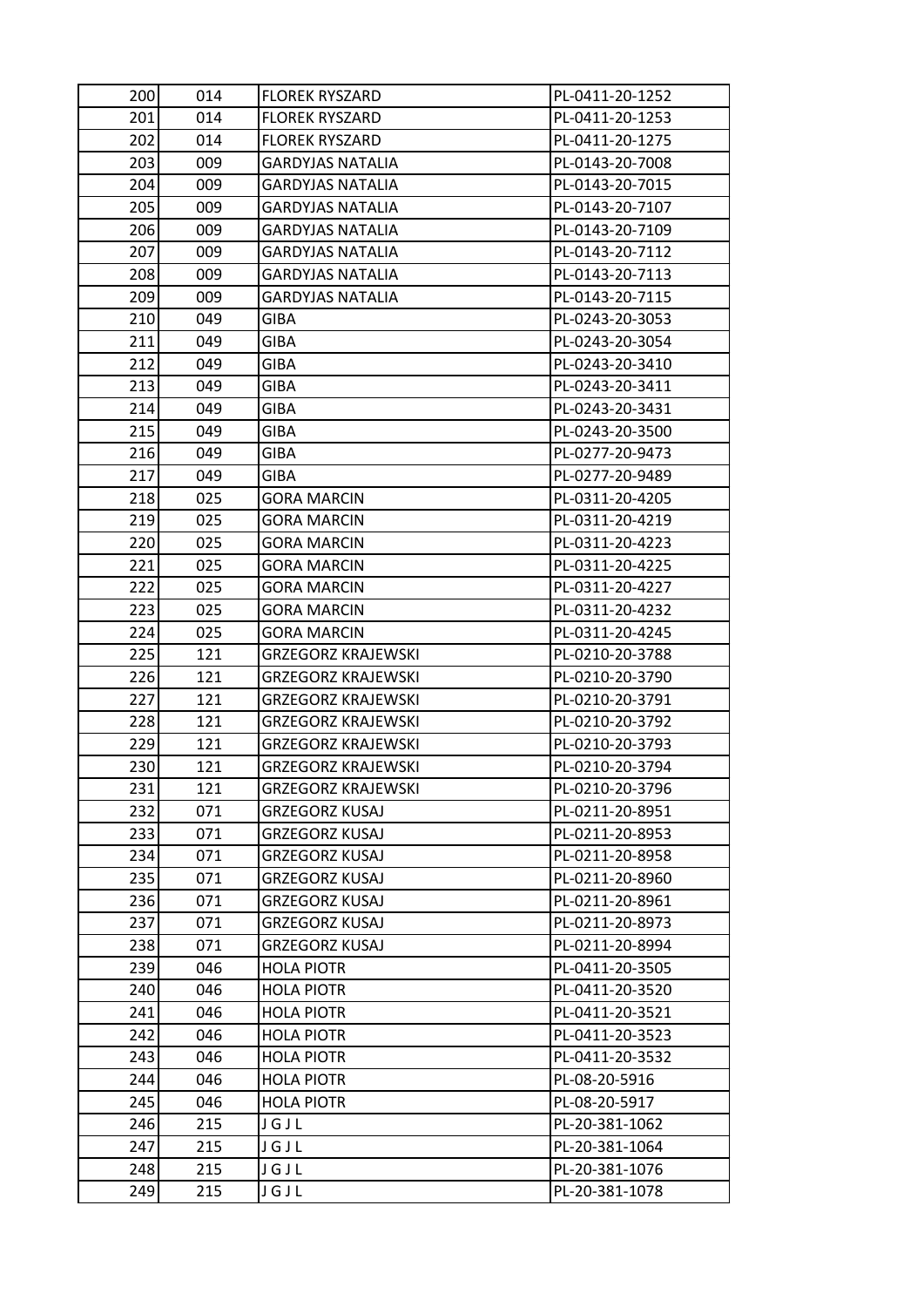| 250        | 215        | JGJL                           | PL-20-381-172                      |
|------------|------------|--------------------------------|------------------------------------|
| 251        | 215        | JGJL                           | PL-20-381-175                      |
| 252        | 215        | JGJL                           | PL-20-381-178                      |
| 253        | 184        | <b>JACEK LUKASZYK</b>          | PL-0215-20-9856                    |
| 254        | 184        | JACEK LUKASZYK                 | PL-0215-20-9859                    |
| 255        | 184        | <b>JACEK LUKASZYK</b>          | PL-0215-20-9860                    |
| 256        | 233        | JACHOREK ZBIGNIEW              | PL-0215-20-12409                   |
| 257        | 233        | JACHOREK ZBIGNIEW              | PL-0215-20-12425                   |
| 258        | 027        | JAREK & WIESLAW WEDZINA        | PL-0215-20-10309                   |
| 259        | 027        | JAREK & WIESLAW WEDZINA        | PL-0215-20-10317                   |
| 260        | 027        | JAREK & WIESLAW WEDZINA        | PL-0215-20-10356                   |
| 261        | 027        | JAREK & WIESLAW WEDZINA        | PL-0215-20-10369                   |
| 262        | 085        | JOZEF & MARCIN team            | PL-0100-20-12142                   |
| 263        | 085        | JOZEF & MARCIN team            | PL-0100-20-12287                   |
| 264        | 085        | JOZEF & MARCIN team            | PL-099-20-5653                     |
| 265        | 085        | JOZEF & MARCIN team            | PL-099-20-5655                     |
| 266        | 085        | JOZEF & MARCIN team            | PL-099-20-5664                     |
| 267        | 085        | JOZEF & MARCIN team            | PL-099-20-5667                     |
| 268        | 085        | JOZEF & MARCIN team            | PL-099-20-969                      |
| 269        | 003        | JUSTYNA KORYCKA                | PL-0490-20-5654                    |
| 270        | 003        | <b>JUSTYNA KORYCKA</b>         | PL-0490-20-5655                    |
| 271        | 003        | <b>JUSTYNA KORYCKA</b>         | PL-0490-20-5656                    |
| 272        | 003        | <b>JUSTYNA KORYCKA</b>         | PL-0490-20-5657                    |
| 273        | 003        | <b>JUSTYNA KORYCKA</b>         | PL-0490-20-5658                    |
| 274        | 003        | JUSTYNA KORYCKA                | PL-0490-20-5659                    |
| 275        | 003        | <b>JUSTYNA KORYCKA</b>         | PL-0490-20-5660                    |
| 276        | 066        | KAMIL RAFAL                    | PL-0215-20-10401                   |
| 277        | 066        | KAMIL RAFAL                    | PL-0215-20-10407                   |
| 278        | 066        | <b>KAMIL RAFAL</b>             | PL-0215-20-10410                   |
| 279        | 066        | KAMIL RAFAL                    | PL-0215-20-10416                   |
| 280        | 066        | KAMIL RAFAL                    | PL-0215-20-10424                   |
| 281        | 066        | KAMIL RAFAL                    | PL-0215-20-10440                   |
| 282        | 066        | KAMIL RAFAL                    | PL-0215-20-10448                   |
| 283        | 154        | <b>KAROLEK</b>                 | PL-0211-20-7581                    |
| 284        | 154        | KAROLEK                        | PL-0211-20-7582                    |
| 285        | 154        | <b>KAROLEK</b>                 | PL-0211-20-7585                    |
| 286        | 154        | <b>KAROLEK</b>                 | PL-0211-20-7587                    |
| 287        | 154        | KAROLEK                        | PL-0211-20-7601                    |
| 288        | 154        | <b>KAROLEK</b>                 | PL-0211-20-7603                    |
| 289        | 154        | KAROLEK                        | PL-0211-20-7616                    |
| 290<br>291 | 198        | <b>KAROLINA SMYK</b>           | PL-0497-20-1886                    |
| 292        | 198        | <b>KAROLINA SMYK</b>           | PL-0497-20-1891<br>PL-0497-20-1991 |
| 293        | 198<br>198 | KAROLINA SMYK<br>KAROLINA SMYK | PL-0497-20-1992                    |
| 294        | 198        | KAROLINA SMYK                  | PL-0497-20-1994                    |
| 295        | 198        | <b>KAROLINA SMYK</b>           | PL-0497-20-1995                    |
| 296        | 198        | <b>KAROLINA SMYK</b>           | PL-0497-20-1997                    |
| 297        | 111        | KOMOR TEAM                     | PL-0496-20-437                     |
| 298        | 111        | <b>KOMOR TEAM</b>              | PL-0496-20-455                     |
| 299        |            |                                | PL-0496-20-468                     |
|            | 111        | KOMOR TEAM                     |                                    |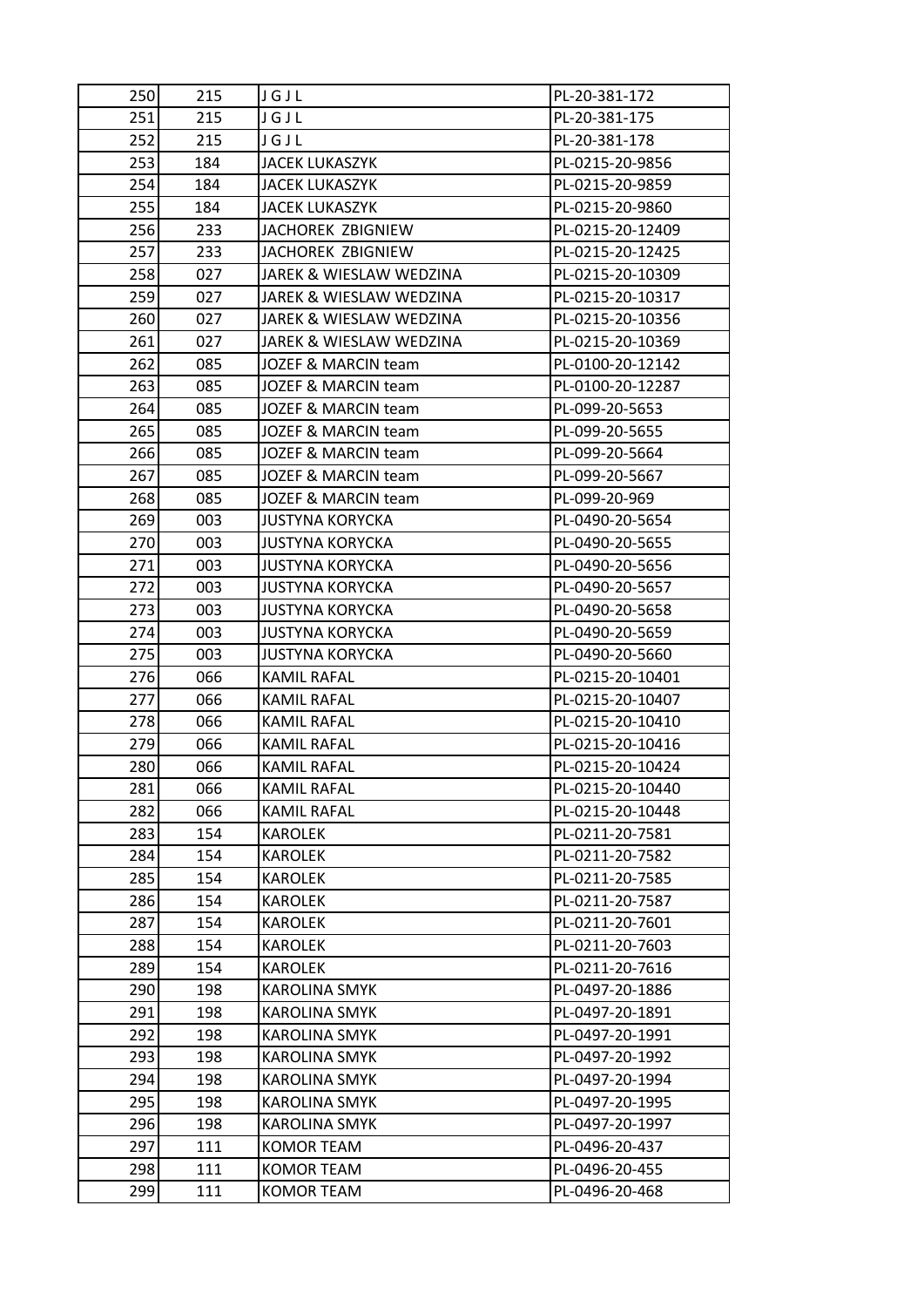| 300 | 111 | KOMOR TEAM                | PL-0496-20-469   |
|-----|-----|---------------------------|------------------|
| 301 | 111 | <b>KOMOR TEAM</b>         | PL-0496-20-471   |
| 302 | 111 | KOMOR TEAM                | PL-0496-20-476   |
| 303 | 111 | <b>KOMOR TEAM</b>         | PL-0496-20-477   |
| 304 | 149 | <b>KORBUS KRZYSZTOF</b>   | PL-0318-20-2822  |
| 305 | 149 | <b>KORBUS KRZYSZTOF</b>   | PL-0318-20-3210  |
| 306 | 149 | <b>KORBUS KRZYSZTOF</b>   | PL-0318-20-3241  |
| 307 | 149 | <b>KORBUS KRZYSZTOF</b>   | PL-0318-20-3342  |
| 308 | 149 | <b>KORBUS KRZYSZTOF</b>   | PL-0318-20-3343  |
| 309 | 149 | <b>KORBUS KRZYSZTOF</b>   | PL-0318-20-3376  |
| 310 | 149 | <b>KORBUS KRZYSZTOF</b>   | PL-0318-20-3395  |
| 311 | 064 | KOSOBUCKI-OLKOWSKI        | PL-0321-20-8442  |
| 312 | 064 | KOSOBUCKI-OLKOWSKI        | PL-0321-20-8470  |
| 313 | 064 | KOSOBUCKI-OLKOWSKI        | PL-0321-20-8471  |
| 314 | 064 | KOSOBUCKI-OLKOWSKI        | PL-0321-20-8563  |
| 315 | 064 | KOSOBUCKI-OLKOWSKI        | PL-0321-20-8565  |
| 316 | 064 | KOSOBUCKI-OLKOWSKI        | PL-0321-20-8573  |
| 317 | 010 | <b>KRAWCZYK RYSZARD</b>   | PL-0210-20-1140  |
| 318 | 010 | <b>KRAWCZYK RYSZARD</b>   | PL-0210-20-1176  |
| 319 | 012 | <b>KRAWIECZEK LUCJAN</b>  | PL-0129-20-1788  |
| 320 | 012 | <b>KRAWIECZEK LUCJAN</b>  | PL-0129-20-1795  |
| 321 | 012 | <b>KRAWIECZEK LUCJAN</b>  | PL-0143-20-6038  |
| 322 | 012 | <b>KRAWIECZEK LUCJAN</b>  | PL-0143-20-6051  |
| 323 | 012 | <b>KRAWIECZEK LUCJAN</b>  | PL-0143-20-6052  |
| 324 | 012 | <b>KRAWIECZEK LUCJAN</b>  | PL-0143-20-6056  |
| 325 | 012 | <b>KRAWIECZEK LUCJAN</b>  | PL-0143-20-6058  |
| 326 | 077 | KROLIKOWSKI-ROBAKIEWICZ   | PL-0475-20-11226 |
| 327 | 077 | KROLIKOWSKI-ROBAKIEWICZ   | PL-0475-20-11238 |
| 328 | 077 | KROLIKOWSKI-ROBAKIEWICZ   | PL-0475-20-11239 |
| 329 | 077 | KROLIKOWSKI-ROBAKIEWICZ   | PL-0475-20-11241 |
| 330 | 077 | KROLIKOWSKI-ROBAKIEWICZ   | PL-0475-20-11242 |
| 331 | 077 | KROLIKOWSKI-ROBAKIEWICZ   | PL-0475-20-11247 |
| 332 | 077 | KROLIKOWSKI-ROBAKIEWICZ   | PL-0475-20-11248 |
| 333 | 077 | KROLIKOWSKI-ROBAKIEWICZ   | PL-0475-20-11253 |
| 334 | 190 | <b>KRYSTIAN KROWICKI</b>  | PL-0413-20-7479  |
| 335 | 190 | <b>KRYSTIAN KROWICKI</b>  | PL-0413-20-7480  |
| 336 | 190 | <b>KRYSTIAN KROWICKI</b>  | PL-0413-20-7483  |
| 337 | 190 | <b>KRYSTIAN KROWICKI</b>  | PL-0413-20-7485  |
| 338 | 190 | <b>KRYSTIAN KROWICKI</b>  | PL-0413-20-7486  |
| 339 | 190 | <b>KRYSTIAN KROWICKI</b>  | PL-0413-20-7497  |
| 340 | 190 | <b>KRYSTIAN KROWICKI</b>  | PL-0413-20-7498  |
| 341 | 231 | <b>KRZYHOL</b>            | PL-0317-20-2523  |
| 342 | 231 | <b>KRZYHOL</b>            | PL-0317-20-2526  |
| 343 | 231 | <b>KRZYHOL</b>            | PL-0317-20-2536  |
| 344 | 231 | <b>KRZYHOL</b>            | PL-0317-20-2537  |
| 345 | 231 | <b>KRZYHOL</b>            | PL-0317-20-2551  |
| 346 | 231 | <b>KRZYHOL</b>            | PL-0317-20-2553  |
| 347 | 231 | <b>KRZYHOL</b>            | PL-0317-20-2562  |
| 348 | 210 | <b>KRZYSZTOF KOSTECKI</b> | PL-0208-20-1250  |
| 349 | 210 | <b>KRZYSZTOF KOSTECKI</b> | PL-0208-20-1251  |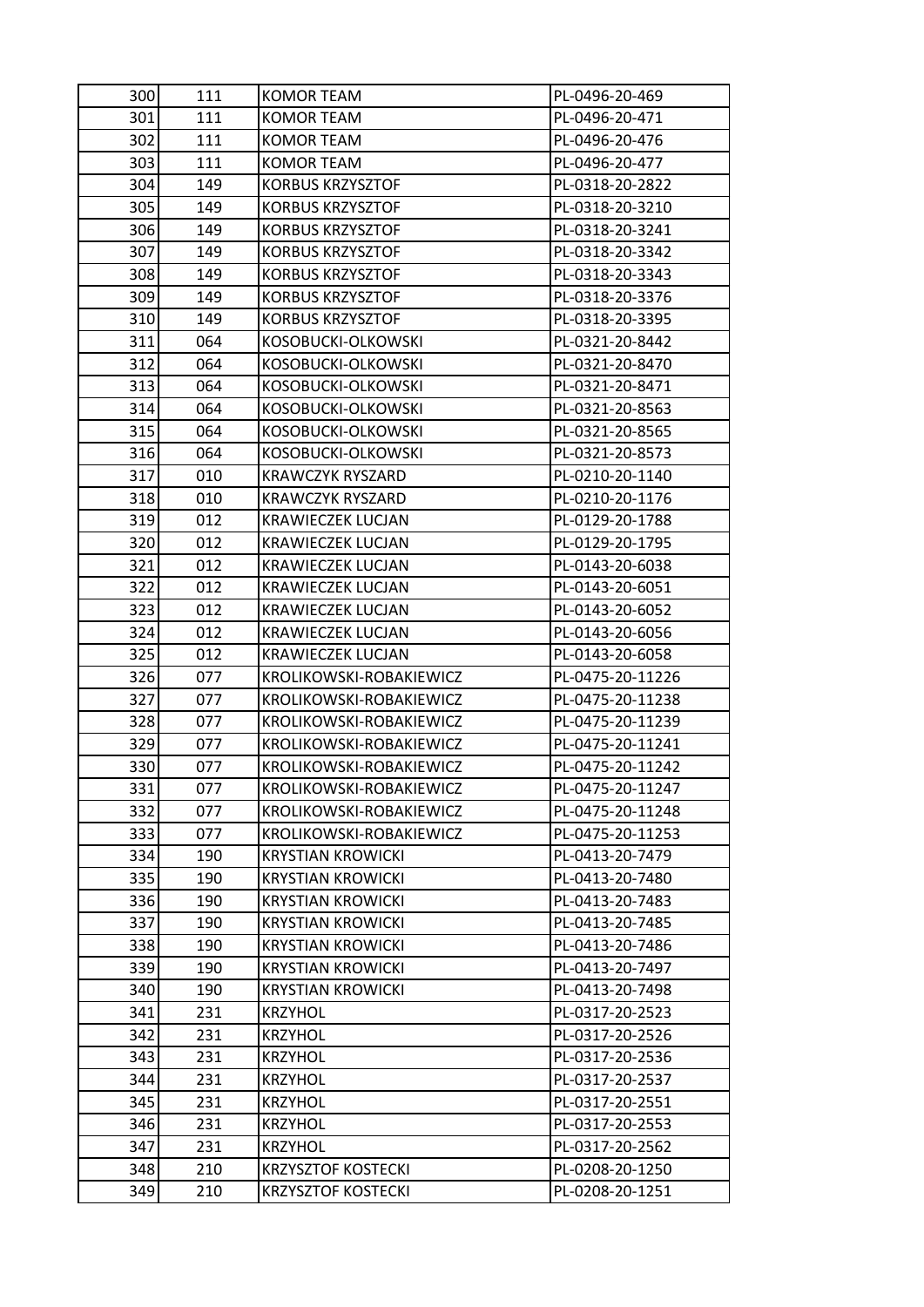| 350  | 210 | <b>KRZYSZTOF KOSTECKI</b> | PL-0208-20-1253  |
|------|-----|---------------------------|------------------|
| 351  | 210 | <b>KRZYSZTOF KOSTECKI</b> | PL-0208-20-1254  |
| 352  | 210 | <b>KRZYSZTOF KOSTECKI</b> | PL-0208-20-1255  |
| 353  | 210 | <b>KRZYSZTOF KOSTECKI</b> | PL-0208-20-1256  |
| 354  | 210 | <b>KRZYSZTOF KOSTECKI</b> | PL-0208-20-1257  |
| 355  | 109 | KUCHARSKI DAREK TIM       | PL-0281-20-10303 |
| 356  | 109 | KUCHARSKI DAREK TIM       | PL-0281-20-10304 |
| 357  | 109 | KUCHARSKI DAREK TIM       | PL-0281-20-12214 |
| 358  | 109 | KUCHARSKI DAREK TIM       | PL-0281-20-12271 |
| 359  | 109 | KUCHARSKI DAREK TIM       | PL-0281-20-12420 |
| 360  | 109 | KUCHARSKI DAREK TIM       | PL-0281-20-8804  |
| 361  | 109 | KUCHARSKI DAREK TIM       | PL-0281-20-8892  |
| 362  | 181 | <b>KURKOWSKI SLAWOMIR</b> | PL-0321-20-5986  |
| 363  | 181 | <b>KURKOWSKI SLAWOMIR</b> | PL-0321-20-5994  |
| 364  | 181 | KURKOWSKI SLAWOMIR        | PL-0321-20-5995  |
| 365  | 181 | <b>KURKOWSKI SLAWOMIR</b> | PL-0321-20-5997  |
| 366  | 181 | <b>KURKOWSKI SLAWOMIR</b> | PL-0321-20-5998  |
| 367  | 181 | <b>KURKOWSKI SLAWOMIR</b> | PL-0321-20-5999  |
| 368  | 181 | <b>KURKOWSKI SLAWOMIR</b> | PL-0321-20-6000  |
| 369  | 011 | <b>KWIETNIOWSKI RAFAL</b> | PL-0215-20-612   |
| 370  | 011 | KWIETNIOWSKI RAFAL        | PL-0215-20-643   |
| 371  | 011 | <b>KWIETNIOWSKI RAFAL</b> | PL-0215-20-656   |
| 3721 | 011 | KWIETNIOWSKI RAFAL        | PL-0215-20-663   |
| 373  | 011 | KWIETNIOWSKI RAFAL        | PL-0215-20-700   |
| 374  | 072 | <b>LASECKI JERZY</b>      | PL-0468-20-5921  |
| 375  | 072 | LASECKI JERZY             | PL-0468-20-5923  |
| 376  | 072 | <b>LASECKI JERZY</b>      | PL-0468-20-5948  |
| 377  | 072 | LASECKI JERZY             | PL-0468-20-5951  |
| 378  | 072 | LASECKI JERZY             | PL-0468-20-5979  |
| 379  | 072 | <b>LASECKI JERZY</b>      | PL-0468-20-5984  |
| 380  | 072 | LASECKI JERZY             | PL-0468-20-5987  |
| 381  | 015 | LOBODA ADAM               | PL-033-20-4076   |
| 382  | 015 | LOBODA ADAM               | PL-033-20-4095   |
| 383  | 015 | LOBODA ADAM               | PL-033-20-4097   |
| 384  | 200 | LUKASZ I MONIKA LIPIAN    | PL-0208-20-6505  |
| 385  | 200 | LUKASZ I MONIKA LIPIAN    | PL-0208-20-6508  |
| 386  | 200 | LUKASZ I MONIKA LIPIAN    | PL-0208-20-6523  |
| 387  | 200 | LUKASZ I MONIKA LIPIAN    | PL-0208-20-6525  |
| 388  | 200 | LUKASZ I MONIKA LIPIAN    | PL-0208-20-6526  |
| 389  | 200 | LUKASZ I MONIKA LIPIAN    | PL-0208-20-6529  |
| 390  | 200 | LUKASZ I MONIKA LIPIAN    | PL-0208-20-6530  |
| 391  | 214 | MACIUSZEK MICHAL          | PL-0232-20-6301  |
| 392  | 214 | MACIUSZEK MICHAL          | PL-0232-20-6303  |
| 393  | 214 | MACIUSZEK MICHAL          | PL-0232-20-6305  |
| 394  | 214 | MACIUSZEK MICHAL          | PL-0232-20-6314  |
| 395  | 214 | MACIUSZEK MICHAL          | PL-0232-20-6317  |
| 396  | 214 | MACIUSZEK MICHAL          | PL-0232-20-6320  |
| 397  | 214 | MACIUSZEK MICHAL          | PL-0232-20-6323  |
| 398  | 1   | MALEC MAREK II            | PL-0215-20-10850 |
| 399  | 1   | MALEC MAREK II            | PL-0215-20-10851 |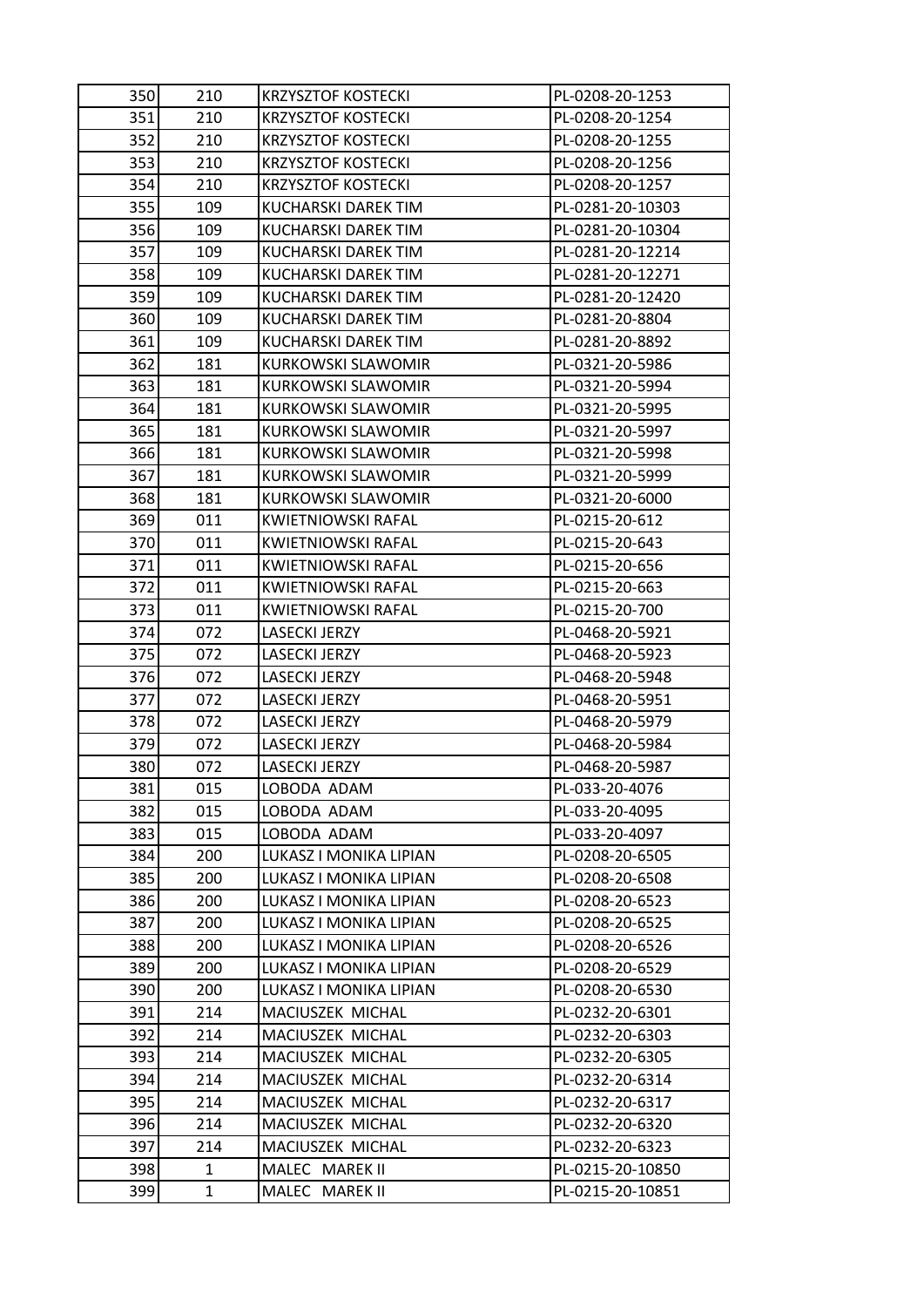| 400        | 1            | MALEC MAREK II               | PL-0215-20-10854                 |
|------------|--------------|------------------------------|----------------------------------|
| 401        | 1            | MALEC MAREK II               | PL-0215-20-10855                 |
| 402        | 1            | MALEC MAREK II               | PL-0215-20-10859                 |
| 403        | $\mathbf{1}$ | MALEC MAREK II               | PL-0215-20-10881                 |
| 404        | 059          | <b>MALEC MAREK</b>           | PL-0215-20-10849                 |
| 405        | 059          | <b>MALEC MAREK</b>           | PL-0215-20-10858                 |
| 406        | 059          | <b>MALEC MAREK</b>           | PL-0215-20-10870                 |
| 407        | 059          | <b>MALEC MAREK</b>           | PL-0215-20-10890                 |
| 408        | 059          | <b>MALEC MAREK</b>           | PL-0215-20-10896                 |
| 409        | 059          | <b>MALEC MAREK</b>           | PL-0215-20-10897                 |
| 410        | 059          | <b>MALEC MAREK</b>           | PL-0215-20-10899                 |
| 411        | 073          | <b>MARCIN LIPKA</b>          | PL-08-20-2251                    |
| 4121       | 073          | <b>MARCIN LIPKA</b>          | PL-08-20-2254                    |
| 413        | 073          | <b>MARCIN LIPKA</b>          | PL-08-20-2256                    |
| 414        | 073          | <b>MARCIN LIPKA</b>          | PL-08-20-2257                    |
| 415        | 073          | <b>MARCIN LIPKA</b>          | PL-08-20-2261                    |
| 416        | 073          | <b>MARCIN LIPKA</b>          | PL-08-20-2262                    |
| 417        | 073          | <b>MARCIN LIPKA</b>          | PL-08-20-2266                    |
| 418        | 131          | <b>MAREK KONSEK</b>          | PL-0116-20-3835                  |
| 419        | 131          | <b>MAREK KONSEK</b>          | PL-0116-20-3838                  |
| 420        | 131          | <b>MAREK KONSEK</b>          | PL-0116-20-3844                  |
| 421        | 131          | <b>MAREK KONSEK</b>          | PL-0116-20-3846                  |
| 4221       | 131          | <b>MAREK KONSEK</b>          | PL-0116-20-3848                  |
| 423        | 131          | <b>MAREK KONSEK</b>          | PL-0116-20-3850                  |
| 424        | 131          | <b>MAREK KONSEK</b>          | PL-0116-20-3919                  |
| 425        | 119          | <b>MAREK SUDOWSKI</b>        | SK-2404-20-1224                  |
| 426        | 119          | <b>MAREK SUDOWSKI</b>        | SK-2404-20-1225                  |
| 4271       | 119          | <b>MAREK SUDOWSKI</b>        | SK-2404-20-1260                  |
| 428        | 119          | <b>MAREK SUDOWSKI</b>        | SK-2404-20-1271                  |
| 429        | 119          | <b>MAREK SUDOWSKI</b>        | SK-2404-20-1273                  |
| 430        | 119          | <b>MAREK SUDOWSKI</b>        | SK-2404-20-1274                  |
| 431        | 119          | <b>MAREK SUDOWSKI</b>        | SK-2404-20-1275                  |
| 4321       | 197          | MARIAN PACZOS CHARYTATYWNE   | PL-0412-20-10240                 |
| 433        | 197          | MARIAN PACZOS CHARYTATYWNE   | PL-0412-20-10255                 |
| 434        | 197          | MARIAN PACZOS CHARYTATYWNE   | PL-0412-20-2839                  |
| 435        | 197          | MARIAN PACZOS CHARYTATYWNE   | PL-0412-20-2843                  |
| 436        | 197          | MARIAN PACZOS CHARYTATYWNE   | PL-0412-20-2845                  |
| 437        | 197          | MARIAN PACZOS CHARYTATYWNE   | PL-0412-20-3251                  |
| 438        | 197          | MARIAN PACZOS CHARYTATYWNE   | PL-0412-20-3252                  |
| 439<br>440 | 068<br>068   | MARIUSZ DUDA                 | PL-013-20-6004<br>PL-014-20-9010 |
|            |              | MARIUSZ DUDA                 |                                  |
| 441<br>442 | 068<br>068   | MARIUSZ DUDA<br>MARIUSZ DUDA | PL-014-20-9024<br>PL-014-20-9025 |
| 443        | 068          | MARIUSZ DUDA                 | PL-014-20-9026                   |
| 444        | 068          | MARIUSZ DUDA                 | PL-014-20-9035                   |
| 445        | 068          | MARIUSZ DUDA                 | PL-014-20-9041                   |
| 446        | 089          | MARIUSZ SZUBA                | PL-0215-20-10363                 |
| 447        | 156          | <b>MATEUSZ ANDRACZKO</b>     | PL-0397-20-951                   |
| 448        | 156          | MATEUSZ ANDRACZKO            | PL-0397-20-956                   |
| 449        | 156          | MATEUSZ ANDRACZKO            | PL-0397-20-963                   |
|            |              |                              |                                  |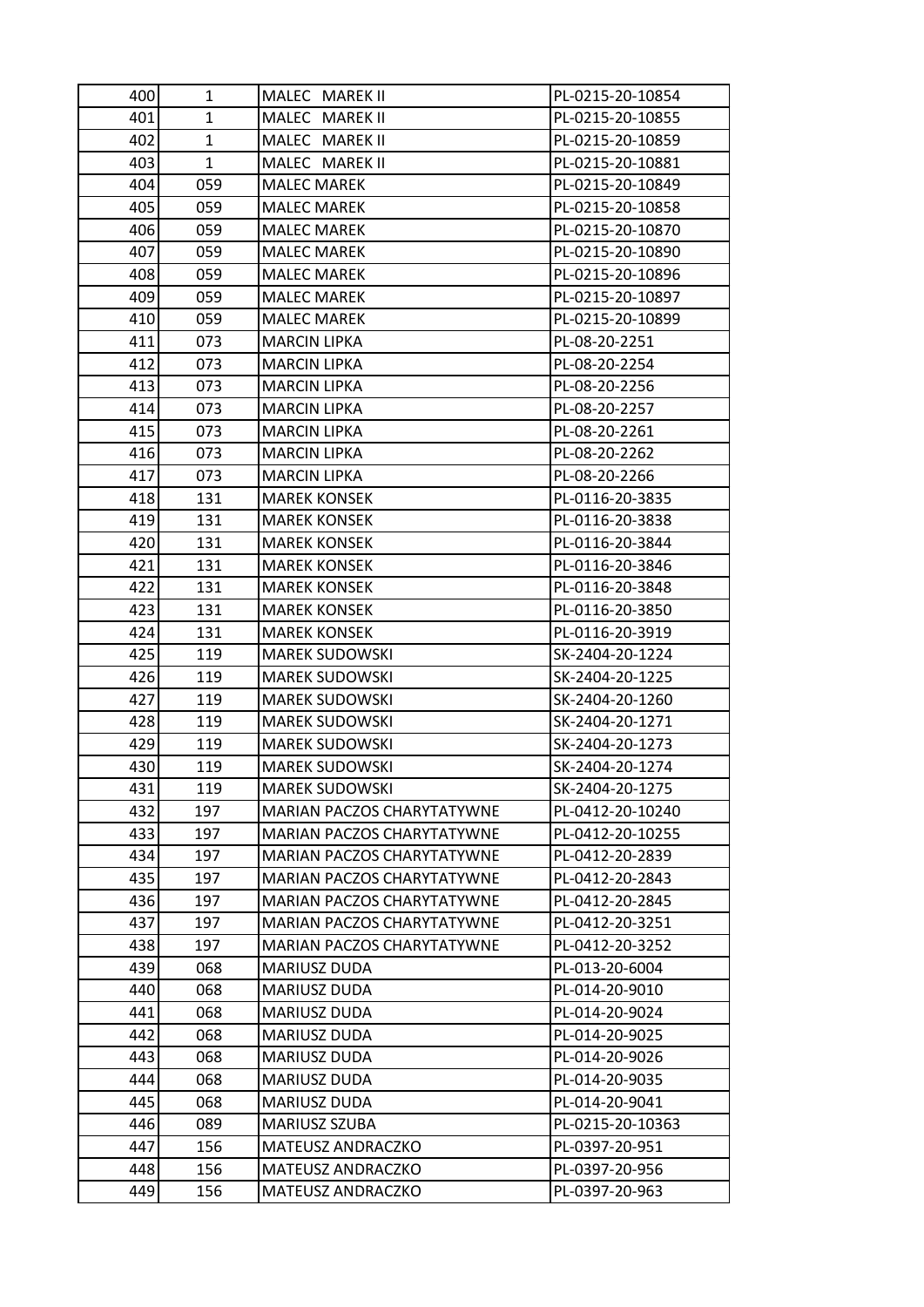| 450 | 156 | <b>MATEUSZ ANDRACZKO</b> | PL-0397-20-965   |
|-----|-----|--------------------------|------------------|
| 451 | 156 | MATEUSZ ANDRACZKO        | PL-0397-20-966   |
| 452 | 156 | MATEUSZ ANDRACZKO        | PL-0397-20-969   |
| 453 | 156 | MATEUSZ ANDRACZKO        | PL-0397-20-977   |
| 454 | 128 | <b>MATEUSZ WALENSA</b>   | PL-0250-20-10351 |
| 455 | 128 | <b>MATEUSZ WALENSA</b>   | PL-0250-20-10352 |
| 456 | 022 | MAZIARZ KONRAD           | PL-0311-20-3805  |
| 457 | 022 | <b>MAZIARZ KONRAD</b>    | PL-0311-20-3806  |
| 458 | 022 | MAZIARZ KONRAD           | PL-0311-20-3822  |
| 459 | 022 | MAZIARZ KONRAD           | PL-0311-20-3825  |
| 460 | 022 | MAZIARZ KONRAD           | PL-0311-20-3831  |
| 461 | 022 | MAZIARZ KONRAD           | PL-0311-20-3835  |
| 462 | 022 | MAZIARZ KONRAD           | PL-0311-20-3839  |
| 463 | 216 | MIECZYSLAW KWIETNIOWSKI  | PL-0215-20-134   |
| 464 | 216 | MIECZYSLAW KWIETNIOWSKI  | PL-0215-20-146   |
| 465 | 216 | MIECZYSLAW KWIETNIOWSKI  | PL-0215-20-147   |
| 466 | 216 | MIECZYSLAW KWIETNIOWSKI  | PL-0215-20-153   |
| 467 | 216 | MIECZYSLAW KWIETNIOWSKI  | PL-0215-20-160   |
| 468 | 216 | MIECZYSLAW KWIETNIOWSKI  | PL-0215-20-164   |
| 469 | 216 | MIECZYSLAW KWIETNIOWSKI  | PL-0215-20-166   |
| 470 | 067 | MIROSLAW WARDA           | PL-0211-20-8104  |
| 471 | 067 | MIROSLAW WARDA           | PL-0211-20-8113  |
| 472 | 067 | MIROSLAW WARDA           | PL-0211-20-8130  |
| 473 | 067 | MIROSLAW WARDA           | PL-0211-20-8134  |
| 474 | 067 | MIROSLAW WARDA           | PL-0211-20-8142  |
| 475 | 067 | MIROSLAW WARDA           | PL-0211-20-8144  |
| 476 | 067 | MIROSLAW WARDA           | PL-0211-20-8145  |
| 477 | 005 | MMMMM DANILOWICZ         | PL-0215-20-11106 |
| 478 | 005 | MMMMM DANILOWICZ         | PL-0215-20-11116 |
| 479 | 005 | MMMMM DANILOWICZ         | PL-0215-20-11131 |
| 480 | 005 | MMMMM DANILOWICZ         | PL-0215-20-11156 |
| 481 | 005 | MMMMM DANILOWICZ         | PL-0215-20-11167 |
| 482 | 005 | MMMMM DANILOWICZ         | PL-0215-20-11183 |
| 483 | 005 | MMMMM DANILOWICZ         | PL-0215-20-11196 |
| 484 | 191 | <b>NACULAK ARTUR</b>     | PL-0413-20-9304  |
| 485 | 191 | <b>NACULAK ARTUR</b>     | PL-0413-20-9326  |
| 486 | 191 | <b>NACULAK ARTUR</b>     | PL-0413-20-9327  |
| 487 | 191 | <b>NACULAK ARTUR</b>     | PL-0413-20-9351  |
| 488 | 191 | <b>NACULAK ARTUR</b>     | PL-0413-20-9375  |
| 489 | 191 | <b>NACULAK ARTUR</b>     | PL-0413-20-9380  |
| 490 | 191 | <b>NACULAK ARTUR</b>     | PL-0413-20-9386  |
| 491 | 004 | <b>OBIDZINSKI ROBERT</b> | PL-0490-20-7061  |
| 492 | 004 | <b>OBIDZINSKI ROBERT</b> | PL-0490-20-7063  |
| 493 | 004 | <b>OBIDZINSKI ROBERT</b> | PL-0490-20-7066  |
| 494 | 004 | OBIDZINSKI ROBERT        | PL-0490-20-7071  |
| 495 | 004 | <b>OBIDZINSKI ROBERT</b> | PL-0490-20-7072  |
| 496 | 004 | <b>OBIDZINSKI ROBERT</b> | PL-0490-20-7074  |
| 497 | 004 | <b>OBIDZINSKI ROBERT</b> | PL-0490-20-7075  |
| 498 | 201 | <b>OLA</b>               | PL-0211-20-2475  |
| 499 | 201 | OLA                      | PL-0211-20-4505  |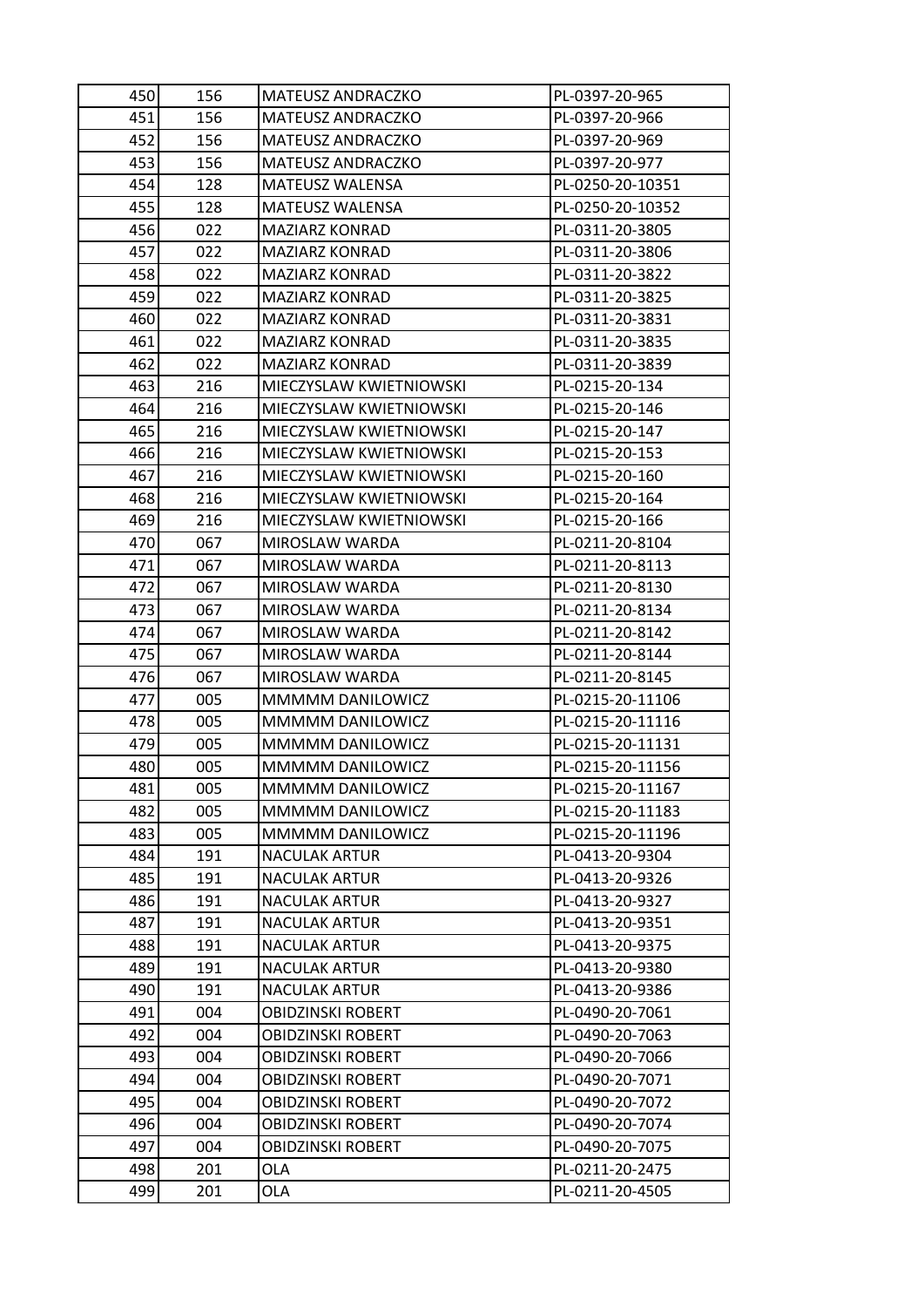| 500 | 201        | OLA                                    | PL-0211-20-4507                |
|-----|------------|----------------------------------------|--------------------------------|
| 501 | 201        | OLA                                    | PL-0211-20-4508                |
| 502 | 201        | OLA                                    | PL-0211-20-4510                |
| 503 | 201        | OLA                                    | PL-0211-20-4517                |
| 504 | 201        | OLA                                    | PL-0211-20-4518                |
| 505 | 230        | <b>OLA TEAM</b>                        | PL-0211-20-8999                |
| 506 | 013        | OLIVIER KRAWCZAK                       | PL-0139-20-2018                |
| 507 | 013        | <b>OLIVIER KRAWCZAK</b>                | PL-0139-20-2040                |
| 508 | 013        | <b>OLIVIER KRAWCZAK</b>                | PL-0139-20-2059                |
| 509 | 013        | OLIVIER KRAWCZAK                       | PL-0139-20-2069                |
| 510 | 013        | OLIVIER KRAWCZAK                       | PL-0139-20-2095                |
| 511 | 084        | OLIWKA TEAM                            | PL-0293-20-4942                |
| 512 | 084        | OLIWKA TEAM                            | PL-0412-20-7581                |
| 513 | 084        | OLIWKA TEAM                            | PL-0412-20-7583                |
| 514 | 084        | OLIWKA TEAM                            | PL-0412-20-7588                |
| 515 | 084        | OLIWKA TEAM                            | PL-0412-20-7589                |
| 516 | 069        | PAN SEKULSKI I ZELAZNIAKI              | PL-0303-20-1044                |
| 517 | 069        | PAN SEKULSKI I ZELAZNIAKI              | PL-0303-20-1047                |
| 518 | 069        | PAN SEKULSKI I ZELAZNIAKI              | PL-0303-20-1056                |
| 519 | 069        | PAN SEKULSKI I ZELAZNIAKI              | PL-0468-20-4110                |
| 520 | 069        | PAN SEKULSKI I ZELAZNIAKI              | PL-0468-20-4120                |
| 521 | 069        | PAN SEKULSKI I ZELAZNIAKI              | PL-0468-20-4143                |
| 522 | 069        | PAN SEKULSKI I ZELAZNIAKI              | PL-0468-20-4160                |
| 523 | 226        | PAWEL MALGORZATA LANDMAN               | PL-0208-20-2186                |
| 524 | 226        | PAWEL MALGORZATA LANDMAN               | PL-0208-20-2731                |
| 525 | 226        | PAWEL MALGORZATA LANDMAN               | PL-0208-20-5180                |
| 526 | 226        | PAWEL MALGORZATA LANDMAN               | PL-0208-20-5185                |
| 527 | 226        | PAWEL MALGORZATA LANDMAN               | PL-0208-20-5187                |
| 528 | 226        | PAWEL MALGORZATA LANDMAN               | PL-0208-20-5267                |
| 529 | 226        | PAWEL MALGORZATA LANDMAN               | PL-0208-20-5270                |
| 530 | 125        | PELIKANT & CZARDYBON                   | PL-0111-20-3710                |
| 531 | 125        | PELIKANT & CZARDYBON                   | PL-0111-20-4088                |
| 532 | 125        | PELIKANT & CZARDYBON                   | PL-0111-20-4090                |
| 533 | 125        | PELIKANT & CZARDYBON                   | PL-0129-20-2014                |
| 534 | 125        | PELIKANT & CZARDYBON                   | PL-0129-20-2020                |
| 535 | 125        | PELIKANT & CZARDYBON                   | PL-0129-20-2036                |
| 536 | 125        | PELIKANT & CZARDYBON                   | PL-0129-20-2037                |
| 537 | 150        | <b>PIEROGI</b>                         | PL-0441-20-4938                |
| 538 | 150        | <b>PIEROGI</b>                         | PL-0441-20-4940                |
| 539 | 150        | <b>PIEROGI</b>                         | PL-0441-20-4961                |
| 540 | 150        | <b>PIEROGI</b>                         | PL-0441-20-5024                |
| 541 | 150        | <b>PIEROGI</b>                         | PL-0441-20-5029                |
| 542 | 150        | <b>PIEROGI</b>                         | PL-0441-20-5031                |
| 543 | 150        | <b>PIEROGI</b>                         | PL-07-20-2673                  |
| 544 | 042        | PIETRASZEK TOMASZ                      | PL-05-20-6743                  |
| 545 | 042        | PIETRASZEK TOMASZ                      | PL-05-20-6747                  |
| 546 | 042        | PIETRASZEK TOMASZ                      | PL-05-20-6749                  |
| 547 | 042        | PIETRASZEK TOMASZ                      | PL-05-20-6752                  |
| 548 |            |                                        |                                |
| 549 | 042<br>042 | PIETRASZEK TOMASZ<br>PIETRASZEK TOMASZ | PL-05-20-6753<br>PL-05-20-6755 |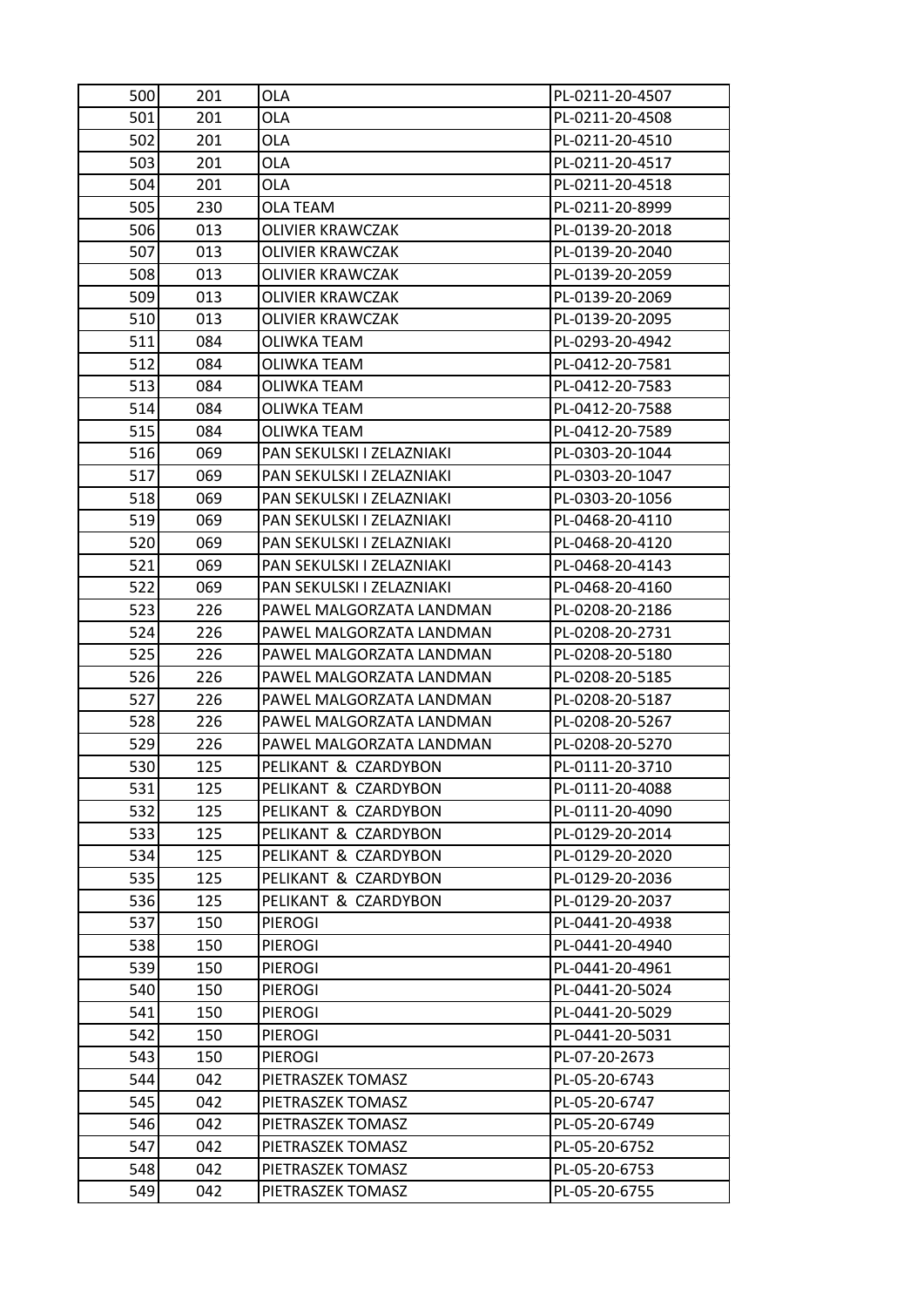| 550 | 053 | <b>PIOCAR</b>         | PL-0422-20-664   |
|-----|-----|-----------------------|------------------|
| 551 | 053 | <b>PIOCAR</b>         | PL-0422-20-692   |
| 552 | 053 | <b>PIOCAR</b>         | PL-0422-20-712   |
| 553 | 053 | <b>PIOCAR</b>         | PL-0422-20-717   |
| 554 | 053 | <b>PIOCAR</b>         | PL-0422-20-719   |
| 555 | 053 | <b>PIOCAR</b>         | PL-0422-20-721   |
| 556 | 053 | <b>PIOCAR</b>         | PL-0422-20-724   |
| 557 | 194 | PIOTR SMYK II         | PL-0463-20-3309  |
| 558 | 194 | PIOTR SMYK II         | PL-0463-20-3310  |
| 559 | 194 | PIOTR SMYK II         | PL-0463-20-3320  |
| 560 | 194 | PIOTR SMYK II         | PL-0463-20-3321  |
| 561 | 194 | PIOTR SMYK II         | PL-0463-20-3336  |
| 562 | 194 | PIOTR SMYK II         | PL-0463-20-3349  |
| 563 | 194 | PIOTR SMYK II         | PL-0463-20-3364  |
| 564 | 147 | PIOTROWSKI TOMASZ     | PL-0285-20-18622 |
| 565 | 147 | PIOTROWSKI TOMASZ     | PL-0285-20-18623 |
| 566 | 147 | PIOTROWSKI TOMASZ     | PL-0285-20-18635 |
| 567 | 147 | PIOTROWSKI TOMASZ     | PL-0285-20-18647 |
| 568 | 147 | PIOTROWSKI TOMASZ     | PL-0285-20-18682 |
| 569 | 147 | PIOTROWSKI TOMASZ     | PL-0285-20-18691 |
| 570 | 147 | PIOTROWSKI TOMASZ     | PL-0285-20-18715 |
| 571 | 102 | PO RA PI              | PL-0280-20-5502  |
| 572 | 102 | PO RA PI              | PL-0280-20-5509  |
| 573 | 102 | PO RA PI              | PL-0280-20-5511  |
| 574 | 102 | PO RA PI              | PL-0280-20-5521  |
| 575 | 102 | PO RA PI              | PL-0280-20-5527  |
| 576 | 102 | PO RA PI              | PL-0280-20-5529  |
| 577 | 102 | PO RA PI              | PL-0280-20-5531  |
| 578 | 157 | POLNIK CZESLAW        | PL-0164-20-1523  |
| 579 | 157 | POLNIK CZESLAW        | PL-0164-20-1525  |
| 580 | 157 | POLNIK CZESLAW        | PL-0164-20-1529  |
| 581 | 157 | POLNIK CZESLAW        | PL-0164-20-1531  |
| 582 | 157 | POLNIK CZESLAW        | PL-0164-20-1544  |
| 583 | 157 | POLNIK CZESLAW        | PL-0164-20-1549  |
| 584 | 157 | POLNIK CZESLAW        | PL-0164-20-1559  |
| 585 | 047 | POTEPSKI WLODZIMIERZ  | PL-0211-20-7551  |
| 586 | 047 | POTEPSKI WLODZIMIERZ  | PL-0211-20-7553  |
| 587 | 047 | POTEPSKI WLODZIMIERZ  | PL-0211-20-7563  |
| 588 | 047 | POTEPSKI WLODZIMIERZ  | PL-0211-20-7567  |
| 589 | 047 | POTEPSKI WLODZIMIERZ  | PL-0211-20-7575  |
| 590 | 047 | POTEPSKI WLODZIMIERZ  | PL-0211-20-855   |
| 591 | 047 | POTEPSKI WLODZIMIERZ  | PL-0211-20-859   |
| 592 | 083 | <b>PROMOTOR</b>       | PL-0129-20-1703  |
| 593 | 083 | <b>PROMOTOR</b>       | PL-0129-20-1765  |
| 594 | 083 | <b>PROMOTOR</b>       | PL-0129-20-1774  |
| 595 | 083 | <b>PROMOTOR</b>       | PL-0129-20-1776  |
| 596 | 083 | <b>PROMOTOR</b>       | PL-0129-20-1780  |
| 597 | 083 | <b>PROMOTOR</b>       | PL-0129-20-1799  |
| 598 | 083 | <b>PROMOTOR</b>       | PL-0143-20-6026  |
| 599 | 145 | PRZEDNIKOWSKI WIESLAW | PL-0306-20-2063  |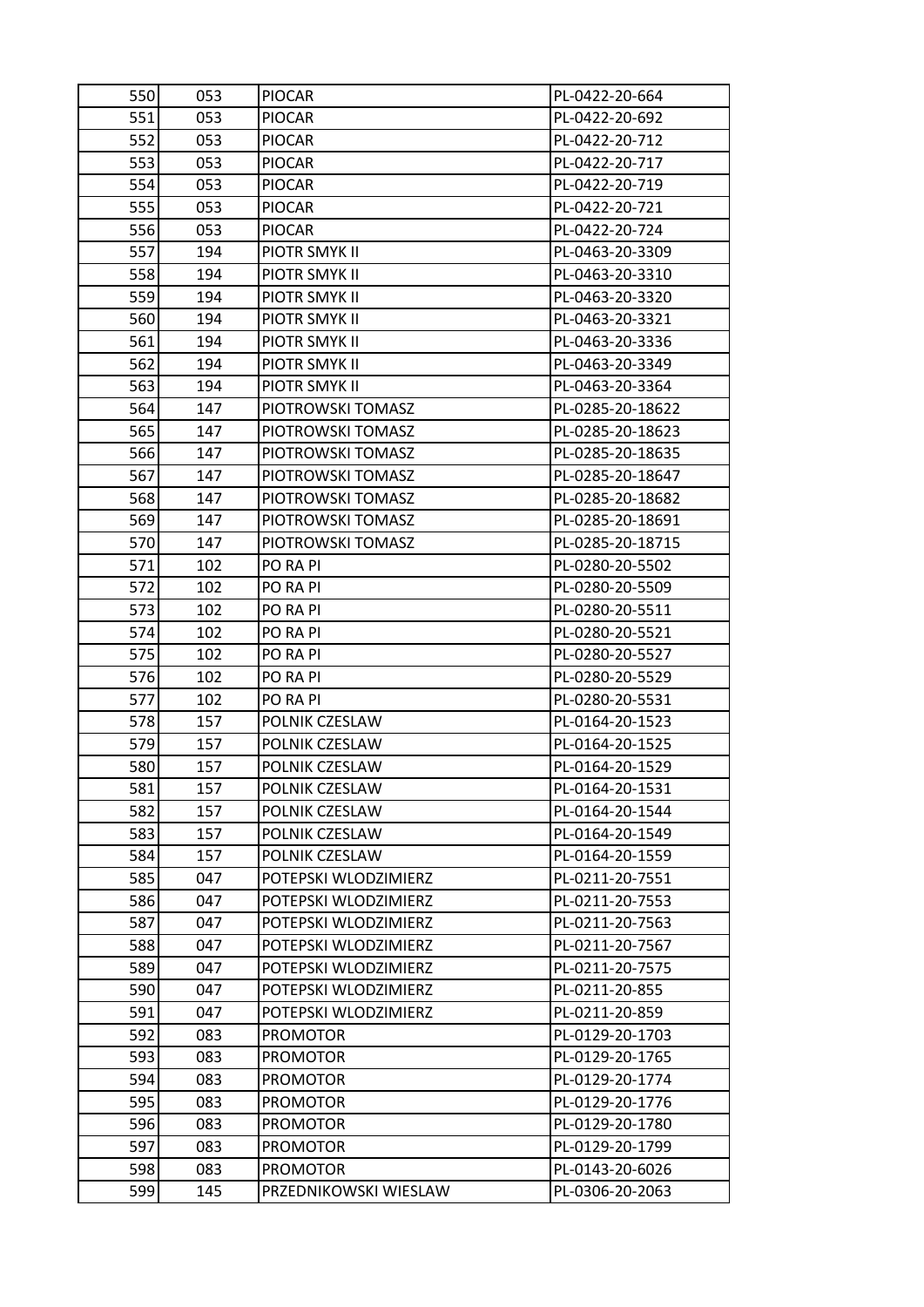| 600 | 145 | PRZEDNIKOWSKI WIESLAW      | PL-0306-20-2068 |
|-----|-----|----------------------------|-----------------|
| 601 | 145 | PRZEDNIKOWSKI WIESLAW      | PL-0306-20-2073 |
| 602 | 145 | PRZEDNIKOWSKI WIESLAW      | PL-0306-20-2074 |
| 603 | 145 | PRZEDNIKOWSKI WIESLAW      | PL-0306-20-2078 |
| 604 | 145 | PRZEDNIKOWSKI WIESLAW      | PL-0306-20-2079 |
| 605 | 145 | PRZEDNIKOWSKI WIESLAW      | PL-0306-20-2082 |
| 606 | 177 | RIO ADI                    | PL-0422-20-1118 |
| 607 | 177 | RIO ADI                    | PL-0422-20-1119 |
| 608 | 177 | RIO ADI                    | PL-0422-20-1120 |
| 609 | 177 | RIO ADI                    | PL-0422-20-1140 |
| 610 | 177 | RIO ADI                    | PL-0422-20-1141 |
| 611 | 177 | RIO ADI                    | PL-0422-20-1142 |
| 612 | 177 | RIO ADI                    | PL-0422-20-5309 |
| 613 | 209 | <b>SANTOS HODOWLA</b>      | PL-208-20-1235  |
| 614 | 209 | SANTOS HODOWLA             | PL-208-20-1236  |
| 615 | 209 | <b>SANTOS HODOWLA</b>      | PL-208-20-1237  |
| 616 | 209 | <b>SANTOS HODOWLA</b>      | PL-208-20-1239  |
| 617 | 209 | <b>SANTOS HODOWLA</b>      | PL-208-20-1240  |
| 618 | 209 | <b>SANTOS HODOWLA</b>      | PL-208-20-1242  |
| 619 | 209 | SANTOS HODOWLA             | PL-208-20-1245  |
| 620 | 040 | <b>SCHNAIDER KRZYSZTOF</b> | PL-0232-20-8648 |
| 621 | 052 | <b>SERAFIN LESZEK</b>      | PL-0250-20-4004 |
| 622 | 052 | <b>SERAFIN LESZEK</b>      | PL-0250-20-4007 |
| 623 | 052 | <b>SERAFIN LESZEK</b>      | PL-0250-20-4009 |
| 624 | 052 | SERAFIN LESZEK             | PL-0250-20-4011 |
| 625 | 052 | <b>SERAFIN LESZEK</b>      | PL-0250-20-4015 |
| 626 | 052 | <b>SERAFIN LESZEK</b>      | PL-0250-20-4017 |
| 627 | 052 | <b>SERAFIN LESZEK</b>      | PL-0250-20-4019 |
| 628 | 050 | SERZYSKO                   | PL-0478-20-2046 |
| 629 | 048 | SEYKOpol JERZY SERZYSKO    | PL-0478-20-2006 |
| 630 | 048 | SEYKOpol JERZY SERZYSKO    | PL-0478-20-2007 |
| 631 | 048 | SEYKOpol JERZY SERZYSKO    | PL-0478-20-2047 |
| 632 | 048 | SEYKOpol JERZY SERZYSKO    | PL-0478-20-2048 |
| 633 | 048 | SEYKOpol JERZY SERZYSKO    | PL-0478-20-2049 |
| 634 | 048 | SEYKOpol JERZY SERZYSKO    | PL-0478-20-2050 |
| 635 | 048 | SEYKOpol JERZY SERZYSKO    | PL-0478-20-2051 |
| 636 | 093 | SLAWOMIR BLASZCZAK         | PL-0215-20-2304 |
| 637 | 093 | SLAWOMIR BLASZCZAK         | PL-0215-20-2305 |
| 638 | 093 | SLAWOMIR BLASZCZAK         | PL-0215-20-2306 |
| 639 | 093 | SLAWOMIR BLASZCZAK         | PL-0215-20-2309 |
| 640 | 093 | SLAWOMIR BLASZCZAK         | PL-0215-20-2310 |
| 641 | 093 | SLAWOMIR BLASZCZAK         | PL-0215-20-2325 |
| 642 | 093 | SLAWOMIR BLASZCZAK         | PL-0215-20-2335 |
| 643 | 108 | SLAWOMIR KLECZAJ           | PL-0180-20-9628 |
| 644 | 108 | SLAWOMIR KLECZAJ           | PL-0180-20-9629 |
| 645 | 108 | <b>SLAWOMIR KLECZAJ</b>    | PL-0180-20-9630 |
| 646 | 108 | <b>SLAWOMIR KLECZAJ</b>    | PL-0180-20-9631 |
| 647 | 108 | SLAWOMIR KLECZAJ           | PL-0180-20-9638 |
| 648 | 108 | SLAWOMIR KLECZAJ           | PL-0180-20-9645 |
| 649 | 108 | SLAWOMIR KLECZAJ           | PL-0180-20-9646 |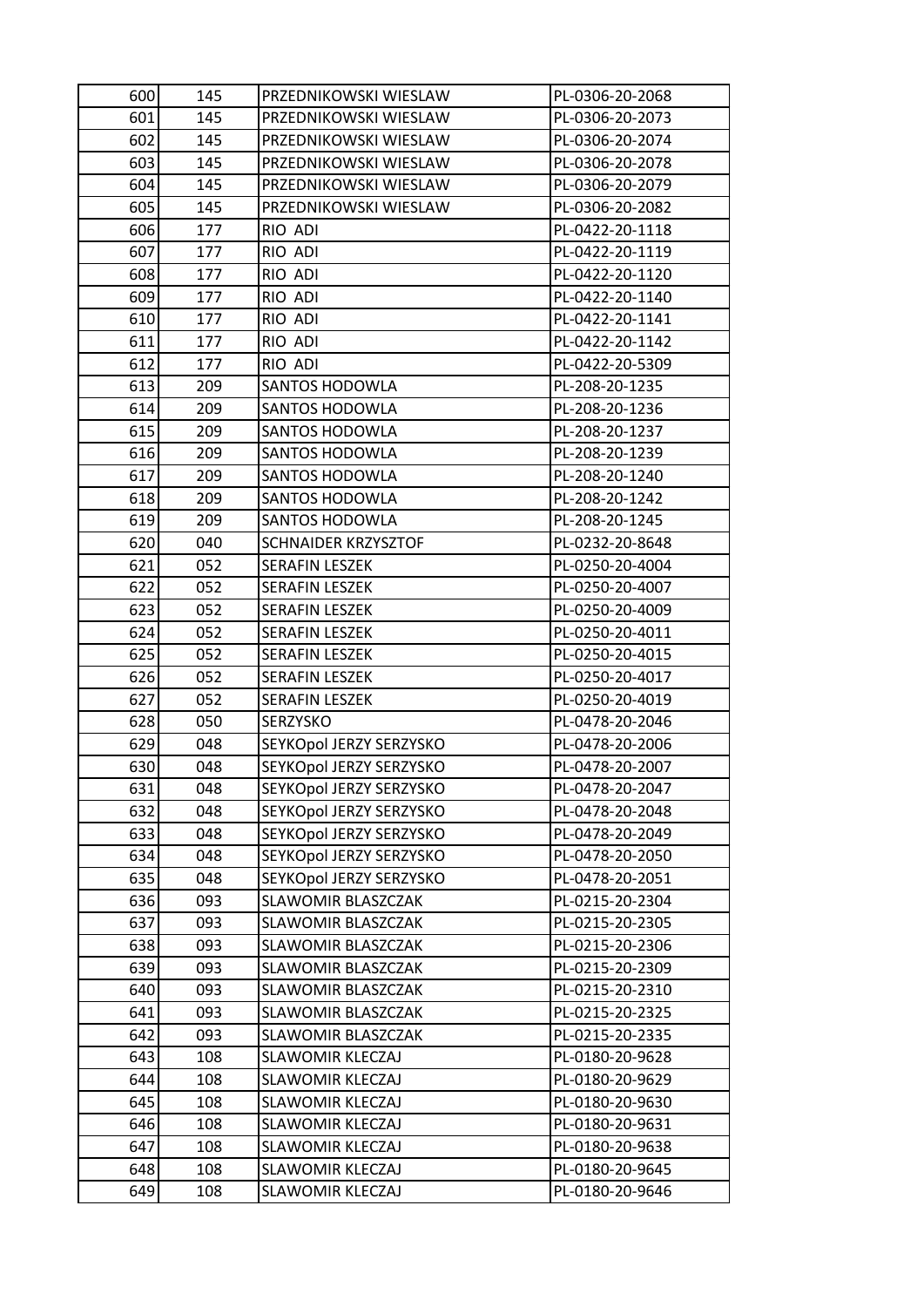| 650 | 039 | <b>SMYK PIOTR</b>     | PL-0210-20-3787 |
|-----|-----|-----------------------|-----------------|
| 651 | 039 | <b>SMYK PIOTR</b>     | PL-0210-20-3789 |
| 652 | 039 | SMYK PIOTR            | PL-0210-20-3795 |
| 653 | 039 | <b>SMYK PIOTR</b>     | PL-0210-20-3797 |
| 654 | 039 | SMYK PIOTR            | PL-0210-20-3798 |
| 655 | 039 | <b>SMYK PIOTR</b>     | PL-0210-20-3799 |
| 656 | 039 | <b>SMYK PIOTR</b>     | PL-0210-20-3800 |
| 657 | 158 | SMYK PIOTR III        | PL-0497-20-1644 |
| 658 | 158 | <b>SMYK PIOTR III</b> | PL-0497-20-1645 |
| 659 | 158 | SMYK PIOTR III        | PL-0497-20-1647 |
| 660 | 158 | <b>SMYK PIOTR III</b> | PL-0497-20-1648 |
| 661 | 158 | <b>SMYK PIOTR III</b> | PL-0497-20-1649 |
| 662 | 081 | STANI                 | PL-0231-20-7325 |
| 663 | 081 | <b>STANI</b>          | PL-0231-20-7326 |
| 664 | 081 | <b>STANI</b>          | PL-0231-20-7331 |
| 665 | 081 | <b>STANI</b>          | PL-0231-20-7333 |
| 666 | 081 | <b>STANI</b>          | PL-0231-20-7334 |
| 667 | 081 | <b>STANI</b>          | PL-0231-20-7342 |
| 668 | 106 | SZAJA MONIKA I PAWEL  | PL-0374-20-7557 |
| 669 | 106 | SZAJA MONIKA I PAWEL  | PL-0374-20-7559 |
| 670 | 106 | SZAJA MONIKA I PAWEL  | PL-0374-20-7560 |
| 671 | 106 | SZAJA MONIKA I PAWEL  | PL-0374-20-7561 |
| 672 | 106 | SZAJA MONIKA I PAWEL  | PL-0374-20-7562 |
| 673 | 106 | SZAJA MONIKA I PAWEL  | PL-0374-20-7563 |
| 674 | 106 | SZAJA MONIKA I PAWEL  | PL-0374-20-7564 |
| 675 | 103 | SZEREGOWIEC DOLOT     | PL-02-20-6903   |
| 676 | 103 | SZEREGOWIEC DOLOT     | PL-02-20-6907   |
| 677 | 103 | SZEREGOWIEC DOLOT     | PL-02-20-6913   |
| 678 | 103 | SZEREGOWIEC DOLOT     | PL-02-20-6915   |
| 679 | 103 | SZEREGOWIEC DOLOT     | PL-02-20-6917   |
| 680 | 103 | SZEREGOWIEC DOLOT     | PL-02-20-6920   |
| 681 | 103 | SZEREGOWIEC DOLOT     | PL-02-20-6922   |
| 682 | 008 | SZTOBNICKI            | PL-0102-20-9101 |
| 683 | 008 | <b>SZTOBNICKI</b>     | PL-0102-20-9102 |
| 684 | 008 | <b>SZTOBNICKI</b>     | PL-0102-20-9105 |
| 685 | 008 | <b>SZTOBNICKI</b>     | PL-0102-20-9106 |
| 686 | 008 | <b>SZTOBNICKI</b>     | PL-0102-20-9107 |
| 687 | 008 | <b>SZTOBNICKI</b>     | S-24-20-329     |
| 688 | 008 | <b>SZTOBNICKI</b>     | S-24-20-330     |
| 689 | 118 | SZYMKOWIAK MIROSLAW   | PL-0219-20-3157 |
| 690 | 118 | SZYMKOWIAK MIROSLAW   | PL-0219-20-3159 |
| 691 | 118 | SZYMKOWIAK MIROSLAW   | PL-0219-20-3167 |
| 692 | 118 | SZYMKOWIAK MIROSLAW   | PL-0219-20-3169 |
| 693 | 118 | SZYMKOWIAK MIROSLAW   | PL-0219-20-3171 |
| 694 | 118 | SZYMKOWIAK MIROSLAW   | PL-0219-20-3172 |
| 695 | 118 | SZYMKOWIAK MIROSLAW   | PL-0219-20-3173 |
| 696 | 155 | TAYA                  | PL-0250-20-4023 |
| 697 | 155 | TAYA                  | PL-0250-20-4026 |
| 698 | 155 | TAYA                  | PL-0250-20-4031 |
| 699 | 155 | TAYA                  | PL-0250-20-4033 |
|     |     |                       |                 |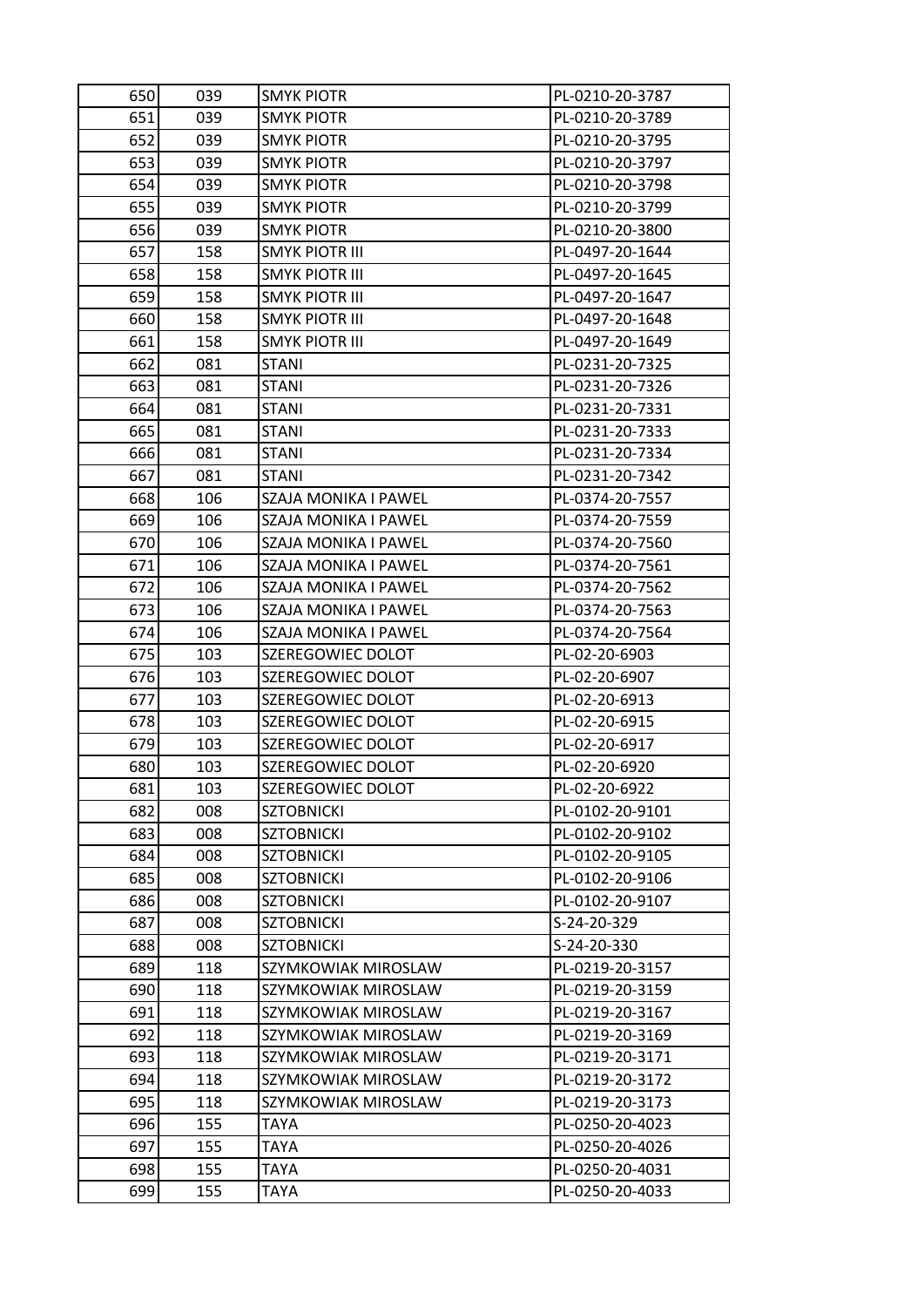| 700         | 155        | TAYA                                | PL-0250-20-4035                   |
|-------------|------------|-------------------------------------|-----------------------------------|
| 701         | 155        | TAYA                                | PL-0250-20-4038                   |
| 702         | 155        | TAYA                                | PL-0250-20-4042                   |
| 703         | 213        | <b>TEAM BARKA</b>                   | PL-0211-20-8954                   |
| 704         | 213        | TEAM BARKA                          | PL-0211-20-8956                   |
| 705         | 167        | TEAM ESCHKE KOLODYNSKI              | PL-0129-20-1752                   |
| 706         | 167        | TEAM ESCHKE KOLODYNSKI              | PL-0143-20-1748                   |
| 707         | 167        | TEAM ESCHKE KOLODYNSKI              | PL-0143-20-1770                   |
| 708         | 167        | TEAM ESCHKE KOLODYNSKI              | PL-0143-20-6054                   |
| 709         | 167        | TEAM ESCHKE KOLODYNSKI              | PL-0143-20-6055                   |
| 710         | 160        | TEAM STOCHAJ- NIZYNSKI              | PL-0425-20-11823                  |
| 711         | 160        | TEAM STOCHAJ- NIZYNSKI              | PL-0425-20-6537                   |
| 712         | 160        | TEAM STOCHAJ- NIZYNSKI              | PL-0425-20-6538                   |
| 713         | 160        | TEAM STOCHAJ- NIZYNSKI              | PL-0425-20-6539                   |
| 714         | 160        | TEAM STOCHAJ- NIZYNSKI              | PL-0425-20-6631                   |
| 715         | 160        | TEAM STOCHAJ- NIZYNSKI              | PL-0425-20-6641                   |
| 716         | 160        | TEAM STOCHAJ- NIZYNSKI              | PL-0425-20-6650                   |
| 717         | 016        | TIM-MODLISZEWICE                    | CZ-0137-20-3863                   |
| 718         | 016        | TIM-MODLISZEWICE                    | CZ-0137-20-3865                   |
| 719         | 016        | TIM-MODLISZEWICE                    | CZ-0137-20-3898                   |
| 720         | 016        | TIM-MODLISZEWICE                    | PL-047-20-4022                    |
| 721         | 016        | TIM-MODLISZEWICE                    | PL-047-20-4080                    |
| 722         | 016        | TIM-MODLISZEWICE                    | PL-047-20-4090                    |
| 723         | 016        | TIM-MODLISZEWICE                    | PL-047-20-9704                    |
| 724         | 113        | TOMASZ GMINSKI                      | PL-0327-20-887                    |
| 725         | 113        | TOMASZ GMINSKI                      | PL-0327-20-906                    |
| 726         | 113        | <b>TOMASZ GMINSKI</b>               | PL-0327-20-908                    |
| 727         | 113        | TOMASZ GMINSKI                      | PL-0327-20-909                    |
| 728         | 113        | TOMASZ GMINSKI                      | PL-0327-20-916                    |
| 729         | 113        | TOMASZ GMINSKI                      | PL-0476-20-6601                   |
| 730         | 113        | TOMASZ GMINSKI                      | PL-0476-20-6607                   |
| 731         | 105        | <b>TOMASZ GOZDUR</b>                | PL-0185-20-6078                   |
| 732         | 105        | TOMASZ GOZDUR                       | PL-0185-20-6079                   |
| 733         | 105        | TOMASZ GOZDUR                       | PL-0185-20-6081                   |
| 734         | 105        | <b>TOMASZ GOZDUR</b>                | PL-0185-20-6088                   |
| 735         | 196        | TOMASZ KUBIK                        | PL-0248-20-10513                  |
| 736         | 196        | <b>TOMASZ KUBIK</b>                 | PL-0248-20-10514                  |
| 737         | 043        | TORZ SLAWOMIR                       | PL-0140-20-5056                   |
| 738         | 043        | TORZ SLAWOMIR                       | PL-0140-20-5066                   |
| 739         | 043        | TORZ SLAWOMIR                       | PL-0140-20-5067                   |
| 740         | 043        | <b>TORZ SLAWOMIR</b>                | PL-0140-20-5075                   |
| 741         | 043        | <b>TORZ SLAWOMIR</b>                | PL-0140-20-5085                   |
| 742I<br>743 | 043<br>043 | TORZ SLAWOMIR                       | PL-0140-20-5090                   |
| 744         | 225        | TORZ SLAWOMIR<br>TRYBULSKI KRYSTIAN | PL-0140-20-5091<br>PL-039-20-8431 |
| 745         | 225        | TRYBULSKI KRYSTIAN                  | PL-039-20-8433                    |
| 746         | 171        | VAN VET J. RAK-K. BYC               | PL-01-20-141                      |
| 747I        | 171        | VAN VET J. RAK- K. BYC              | PL-01-20-147                      |
| 748         | 171        | VAN VET J. RAK- K. BYC              | PL-01-20-149                      |
| 749         |            |                                     |                                   |
|             | 171        | VAN VET J. RAK- K. BYC              | PL-01-20-150                      |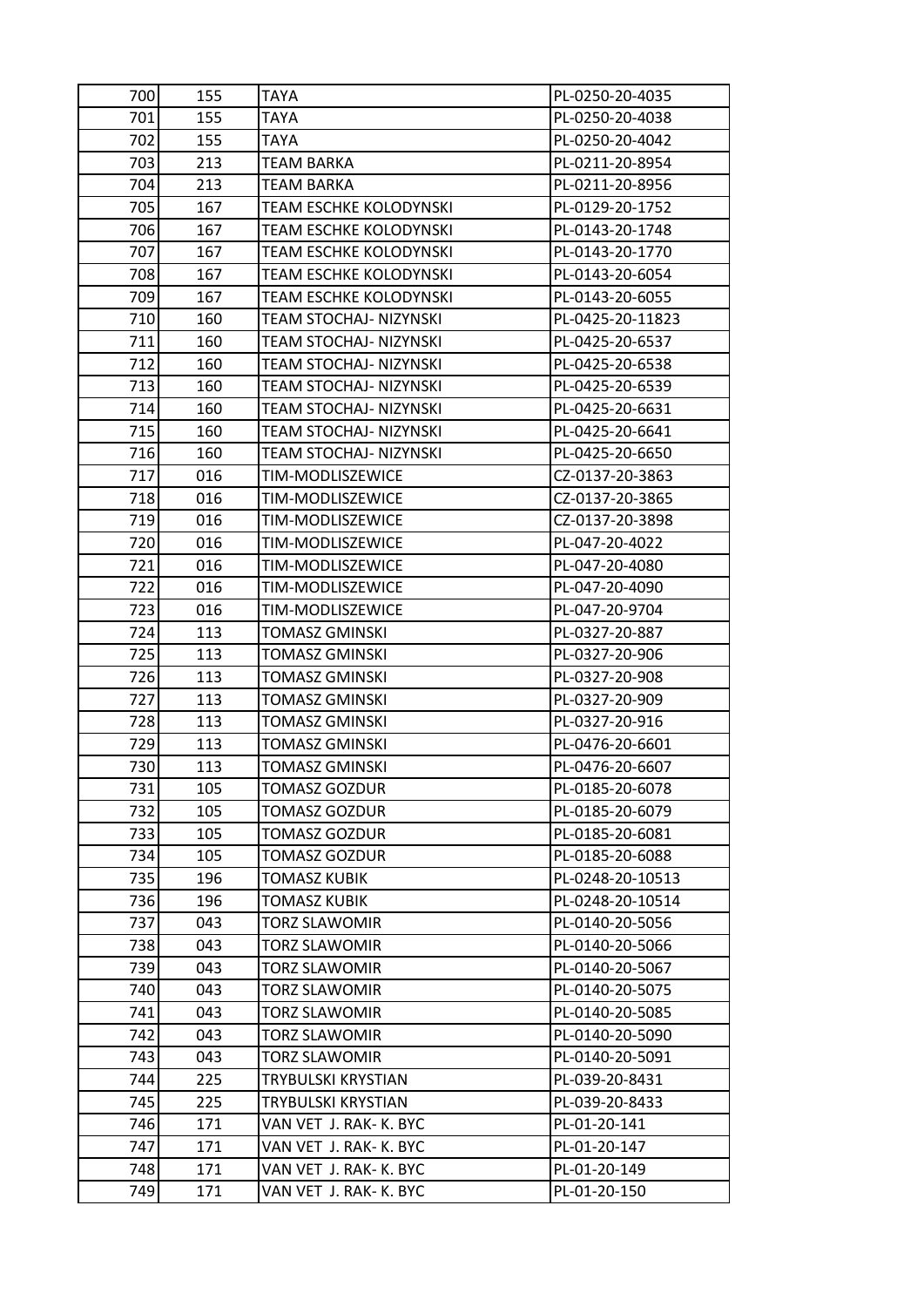| 750  | 171 | VAN VET J. RAK- K. BYC | PL-01-20-160     |
|------|-----|------------------------|------------------|
| 751  | 171 | VAN VET J. RAK- K. BYC | PL-01-20-166     |
| 752  | 171 | VAN VET J. RAK- K. BYC | PL-01-20-170     |
| 753  | 188 | WACLAW SWATOWSKI       | PL-0208-20-6215  |
| 754  | 188 | WACLAW SWATOWSKI       | PL-0208-20-6216  |
| 755  | 188 | WACLAW SWATOWSKI       | PL-0208-20-6217  |
| 756  | 188 | WACLAW SWATOWSKI       | PL-0208-20-6218  |
| 757  | 188 | WACLAW SWATOWSKI       | PL-0208-20-6219  |
| 758  | 188 | WACLAW SWATOWSKI       | PL-0208-20-6220  |
| 759  | 032 | WAJSZCZUK RYSZARD      | PL-0215-20-11693 |
| 760  | 032 | WAJSZCZUK RYSZARD      | PL-0215-20-11694 |
| 761  | 032 | WAJSZCZUK RYSZARD      | PL-0215-20-11696 |
| 7621 | 032 | WAJSZCZUK RYSZARD      | PL-0215-20-11697 |
| 763  | 032 | WAJSZCZUK RYSZARD      | PL-0215-20-11698 |
| 764  | 032 | WAJSZCZUK RYSZARD      | PL-0215-20-11699 |
| 765  | 032 | WAJSZCZUK RYSZARD      | PL-0215-20-11700 |
| 766  | 110 | WALDEK MAJEWSKI        | PL-0180-20-5513  |
| 767  | 110 | WALDEK MAJEWSKI        | PL-0180-20-5517  |
| 768  | 110 | WALDEK MAJEWSKI        | PL-0180-20-5593  |
| 769  | 110 | WALDEK MAJEWSKI        | PL-0180-20-6603  |
| 770  | 110 | WALDEK MAJEWSKI        | PL-0180-20-6605  |
| 771  | 110 | WALDEK MAJEWSKI        | PL-0180-20-6606  |
| 772I | 110 | WALDEK MAJEWSKI        | PL-0180-20-6608  |
| 773  | 203 | WALDEMAR WROBEL        | PL-0498-20-5153  |
| 774  | 203 | WALDEMAR WROBEL        | PL-0498-20-5154  |
| 775  | 203 | WALDEMAR WROBEL        | PL-0498-20-5155  |
| 776  | 203 | WALDEMAR WROBEL        | PL-0498-20-5159  |
| 777  | 203 | WALDEMAR WROBEL        | PL-0498-20-5164  |
| 778  | 203 | WALDEMAR WROBEL        | PL-0498-20-5165  |
| 779  | 203 | WALDEMAR WROBEL        | PL-0498-20-5166  |
| 780  | 054 | WEBER ADAM I HENRYK    | PL-0248-20-607   |
| 781  | 054 | WEBER ADAM I HENRYK    | PL-0248-20-608   |
| 782  | 054 | WEBER ADAM I HENRYK    | PL-0248-20-610   |
| 783  | 054 | WEBER ADAM I HENRYK    | PL-0248-20-611   |
| 784  | 054 | WEBER ADAM I HENRYK    | PL-0248-20-612   |
| 785  | 054 | WEBER ADAM I HENRYK    | PL-0248-20-617   |
| 786  | 054 | WEBER ADAM I HENRYK    | PL-0248-20-620   |
| 787  | 041 | WG MAZURY              | BE--20-2057621   |
| 788  | 041 | WG MAZURY              | BE--20-2108445   |
| 789  | 041 | WG MAZURY              | BE--20-2108452   |
| 790  | 041 | WG MAZURY              | BE--20-2108459   |
| 791  | 041 | WG MAZURY              | PL-013-20-7464   |
| 792  | 041 | WG MAZURY              | PL-013-20-7465   |
| 793  | 173 | WIESLAW CALUJ          | PL-0214-20-18821 |
| 794  | 173 | WIESLAW CALUJ          | PL-0214-20-18829 |
| 795  | 173 | WIESLAW CALUJ          | PL-0214-20-18841 |
| 796  | 173 | WIESLAW CALUJ          | PL-0214-20-18844 |
| 797  | 173 | WIESLAW CALUJ          | PL-0214-20-18845 |
| 798  | 173 | WIESLAW CALUJ          | PL-0214-20-18846 |
| 799  | 173 | WIESLAW CALUJ          | PL-0214-20-18850 |